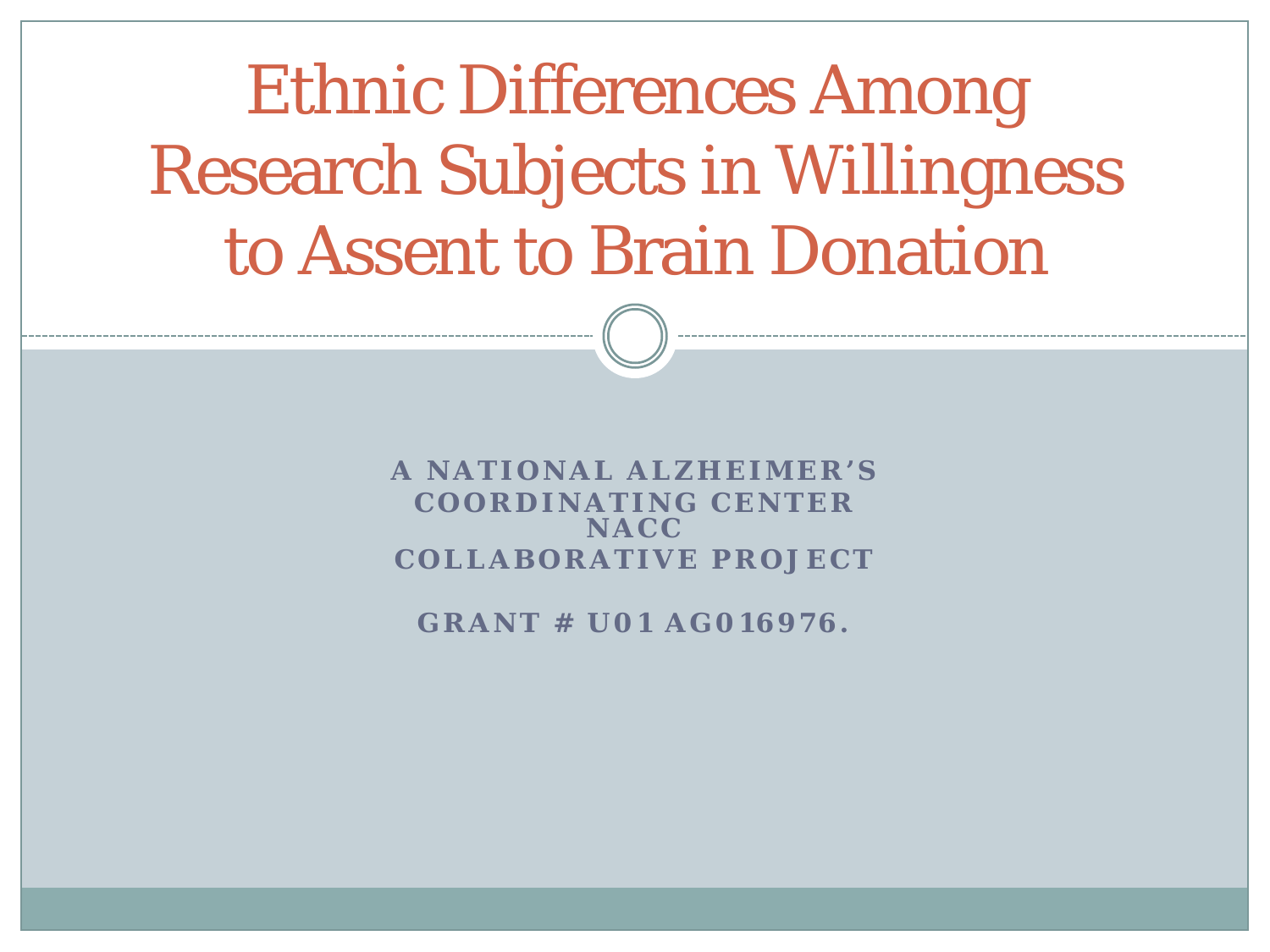### Investigator Team

Oregon Health & Science University

Linda Boise, PhD, MPH, principal investigator

Boston University/Vanderbilt University

Angela Jefferson, PhD, co-investigator

#### University of California, Davis

Ladson Hinton, MD, co-investigator

#### University of California, San Francisco Howard Rosen, MD, co-investigator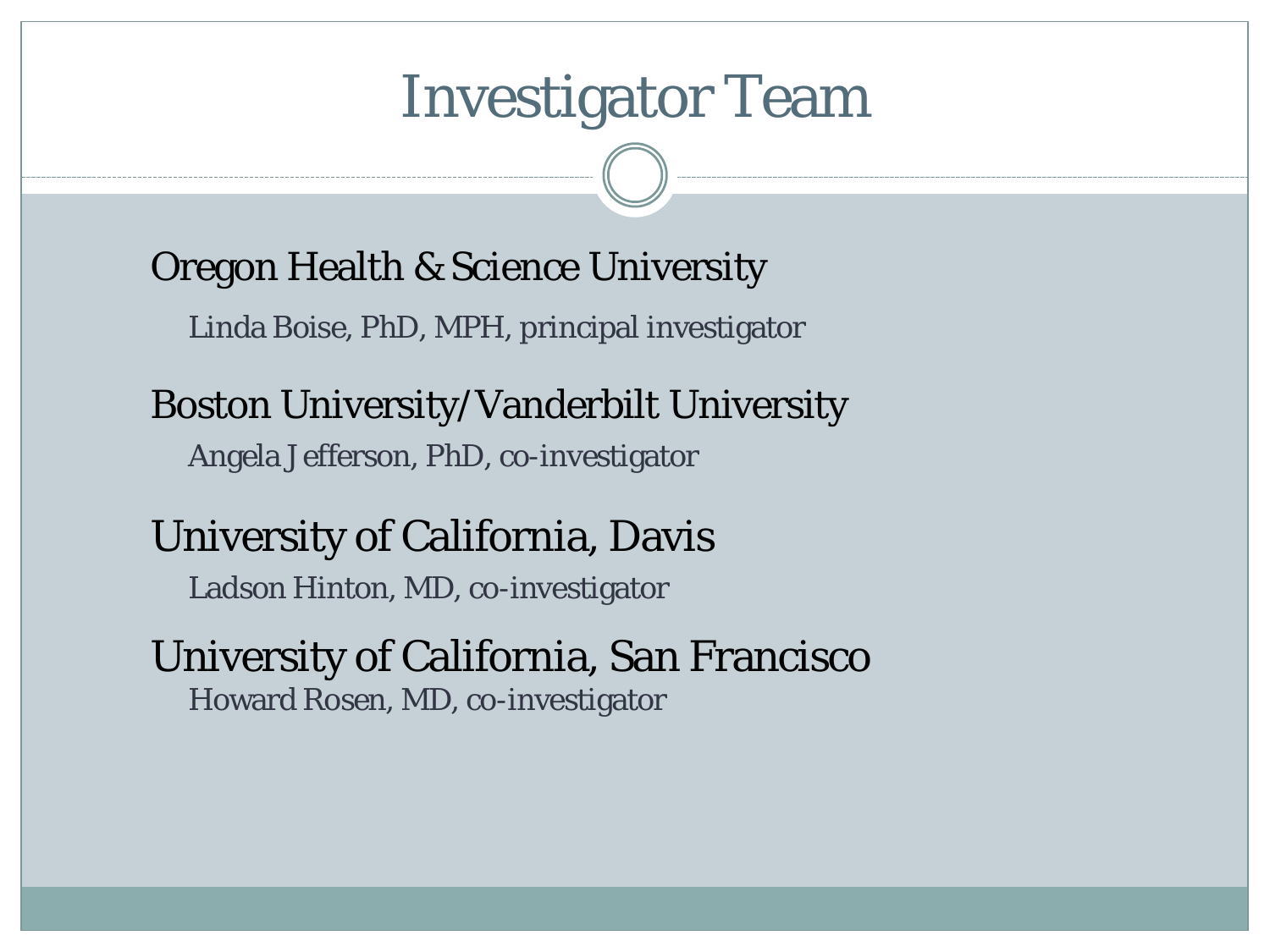### Alzheimer's Disease Centers participating in survey dissemination

- Emory University
- Johns Hopkins
- NorthWestern
- Rush
- Univ of Kentucky
- Mayo/Jacksonville
- Univ of Mass/Harvard
- Pittsburgh
- UC Irvine
- UCLA
- UC San Diego
- USC
- Washington Univ
- OHSU
- UC Davis
- UCSF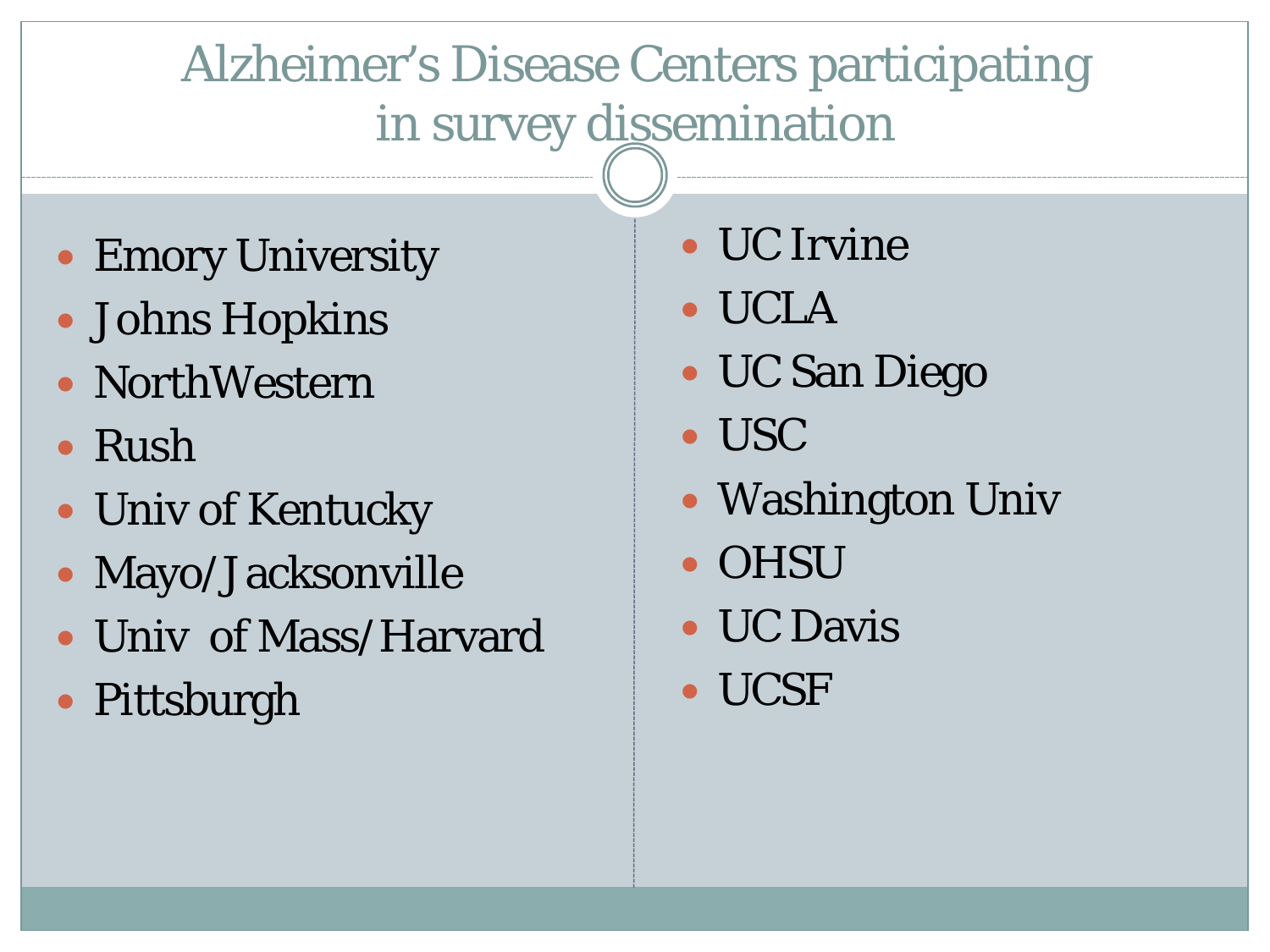### Deaths and Autopsies (NACC data, to June 2014)

| <b>Ethnic group</b>     | No.<br><b>Centers</b><br>$N = 28$ | # deaths | # Autopsies | <b>Percent</b><br>autopsy |
|-------------------------|-----------------------------------|----------|-------------|---------------------------|
| Caucasian               | 28                                | 4488     | 2704        | 60%                       |
| <b>African American</b> | 25                                | 489      | 118         | 24%                       |
| Asian                   | 19                                | 182      | 28          | 15%                       |
| <b>Hispanic</b>         | 24                                | 234      | 110         | 47%                       |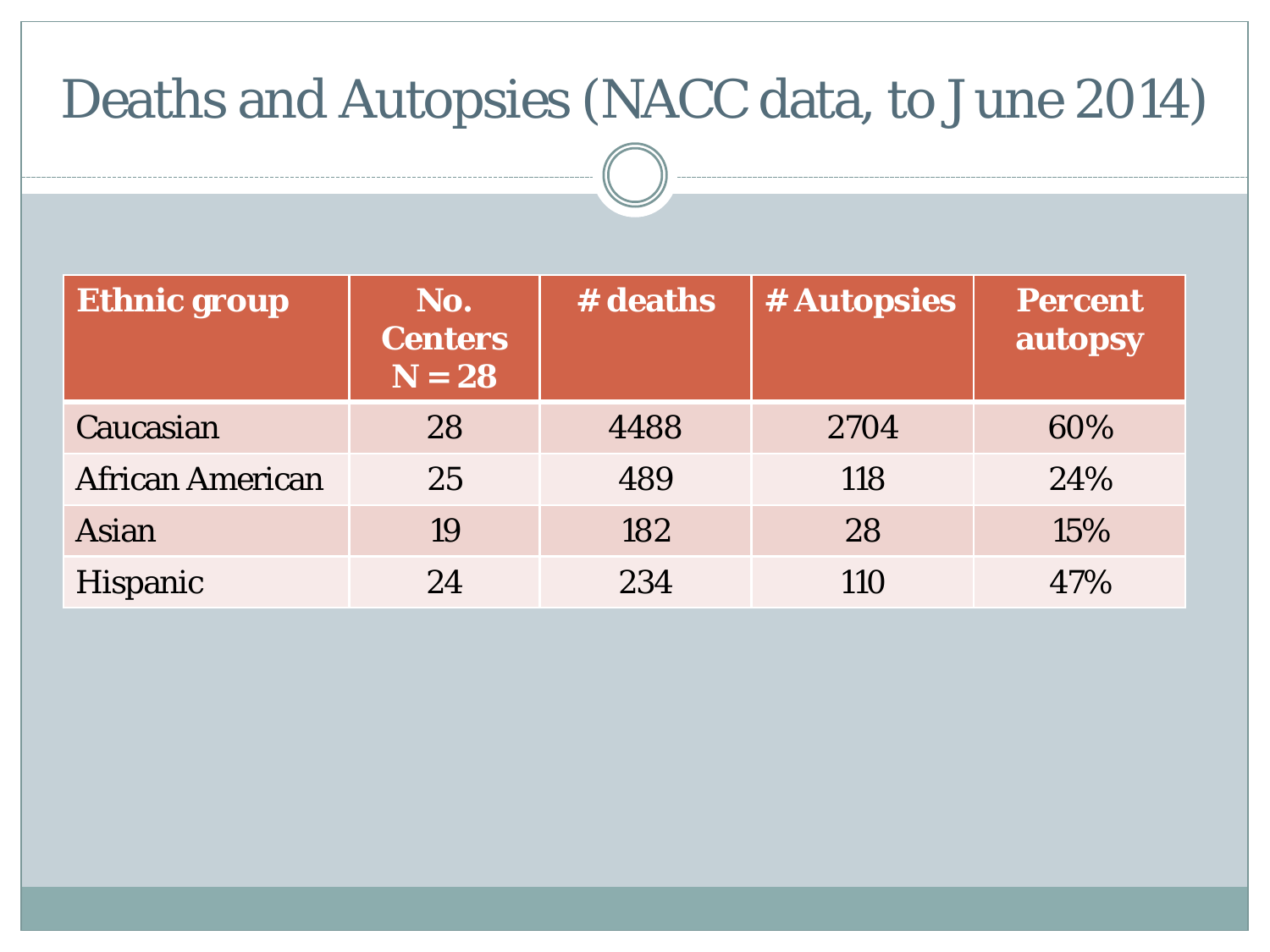# Two phases for this study

Phase 1. Focus groups with research subjects and family members from 4 ethnic groups: African American, Chinese, Hispanic, White

#### **Phase 2. Survey subjects in Alzheimer's disease research programs to:**

- **a. Identify the effects of ethnicity and other factors on subjects' willingness to assent to brain donation**
- b. For each of the 4 groups analyzed separately, identify predictors of willingness to assent to brain donation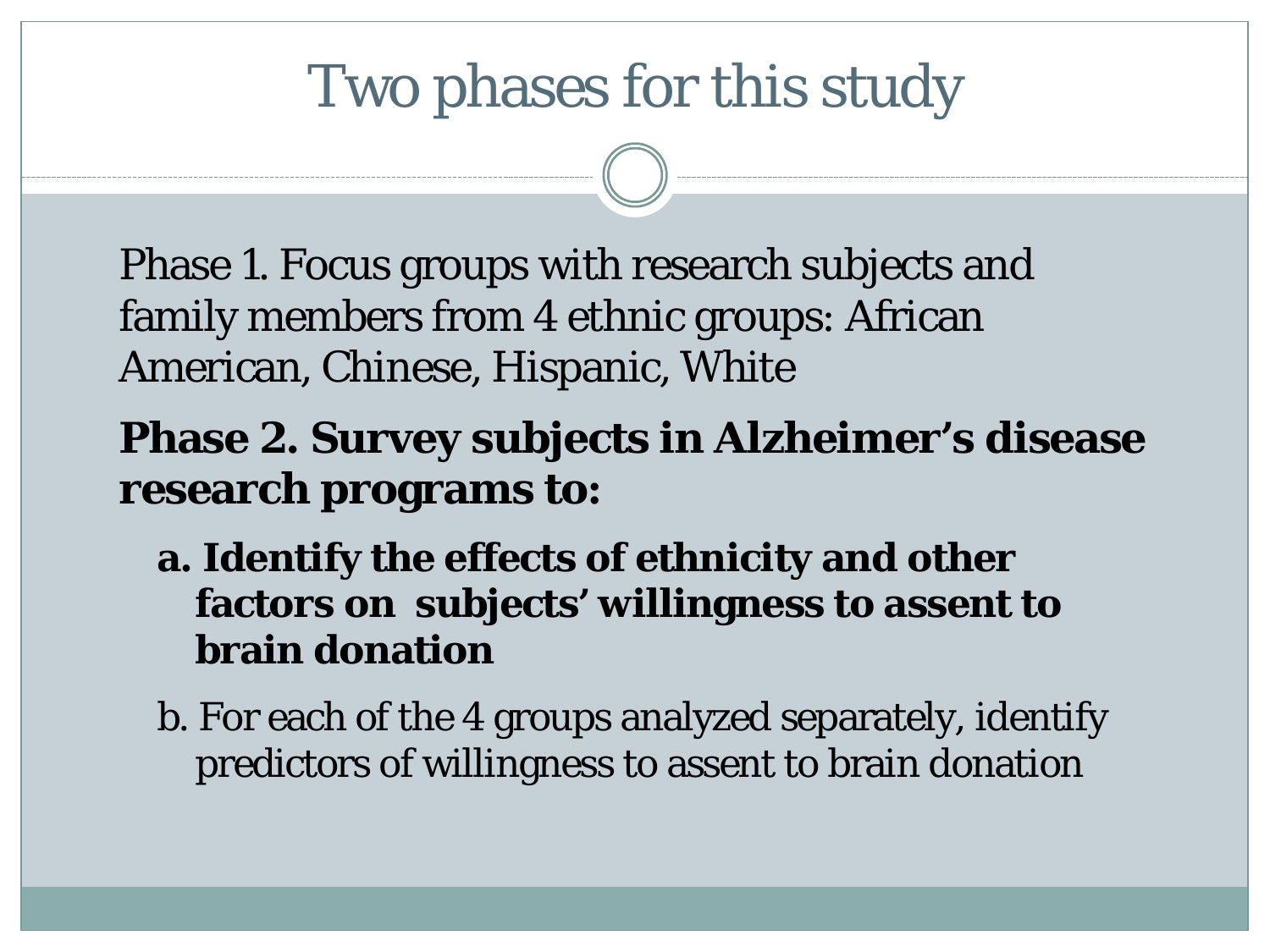# **Phase 2: Survey**

Target: 160 subjects from each ethnic group –African American, Caucasian, Chinese, Hispanic

Inclusion criteria:

- Research subjects with normal cognition or MCI
- Studies subject participates in does not require brain donation

Survey recruitment targets for Centers based on number of subjects with normal cognition or MCI from each of the four ethnic groups

For some centers, only subjects from a specific ethnic groups were recruited.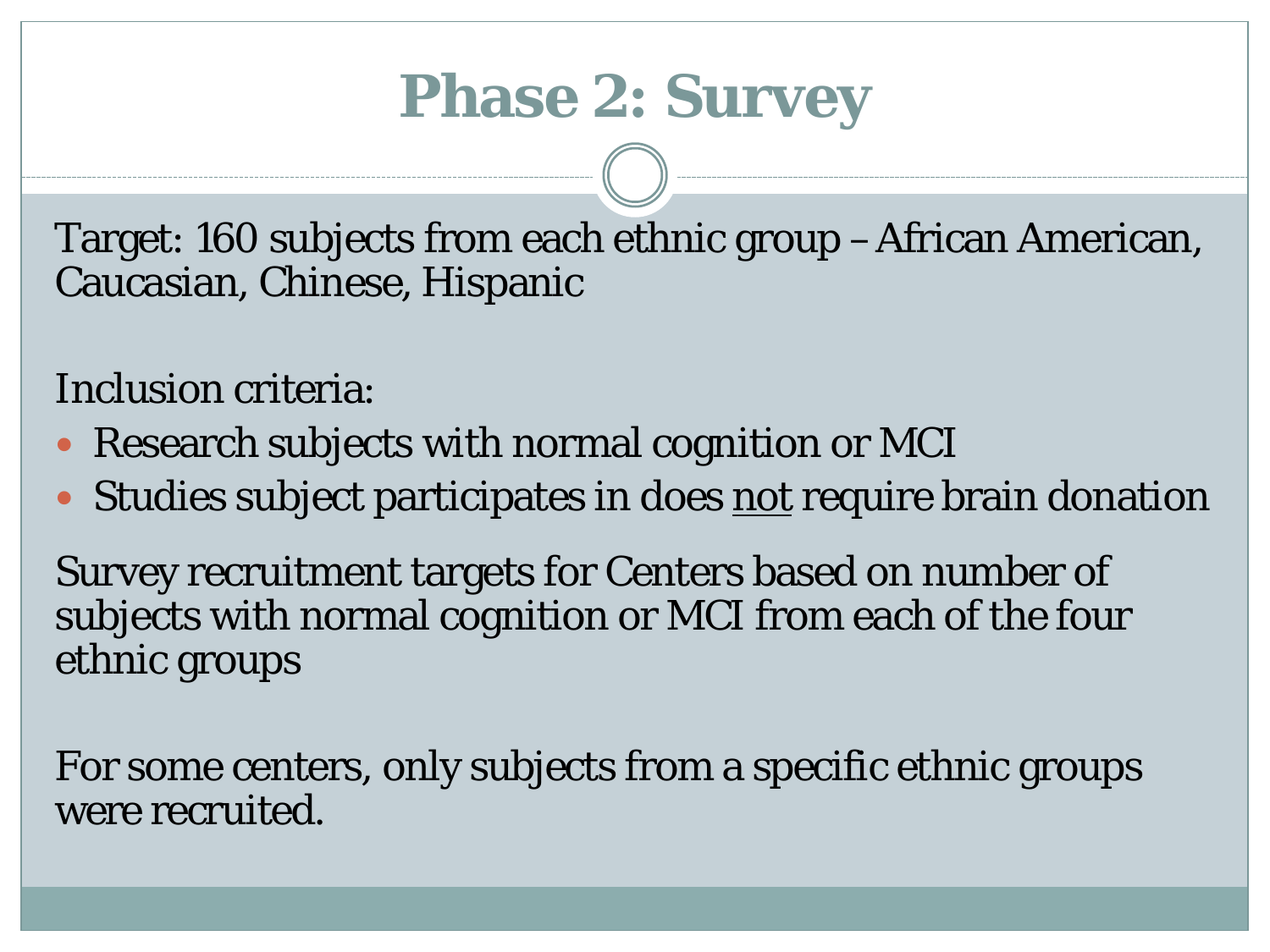### **Data Collection**

Most data from subject self-report in survey

Data collected from Center: Number of years followed at Center Years of Education Cognitive Status (Normal, MCI, Other) CDR (0, 0.5) Signed consent to brain donation (yes/no)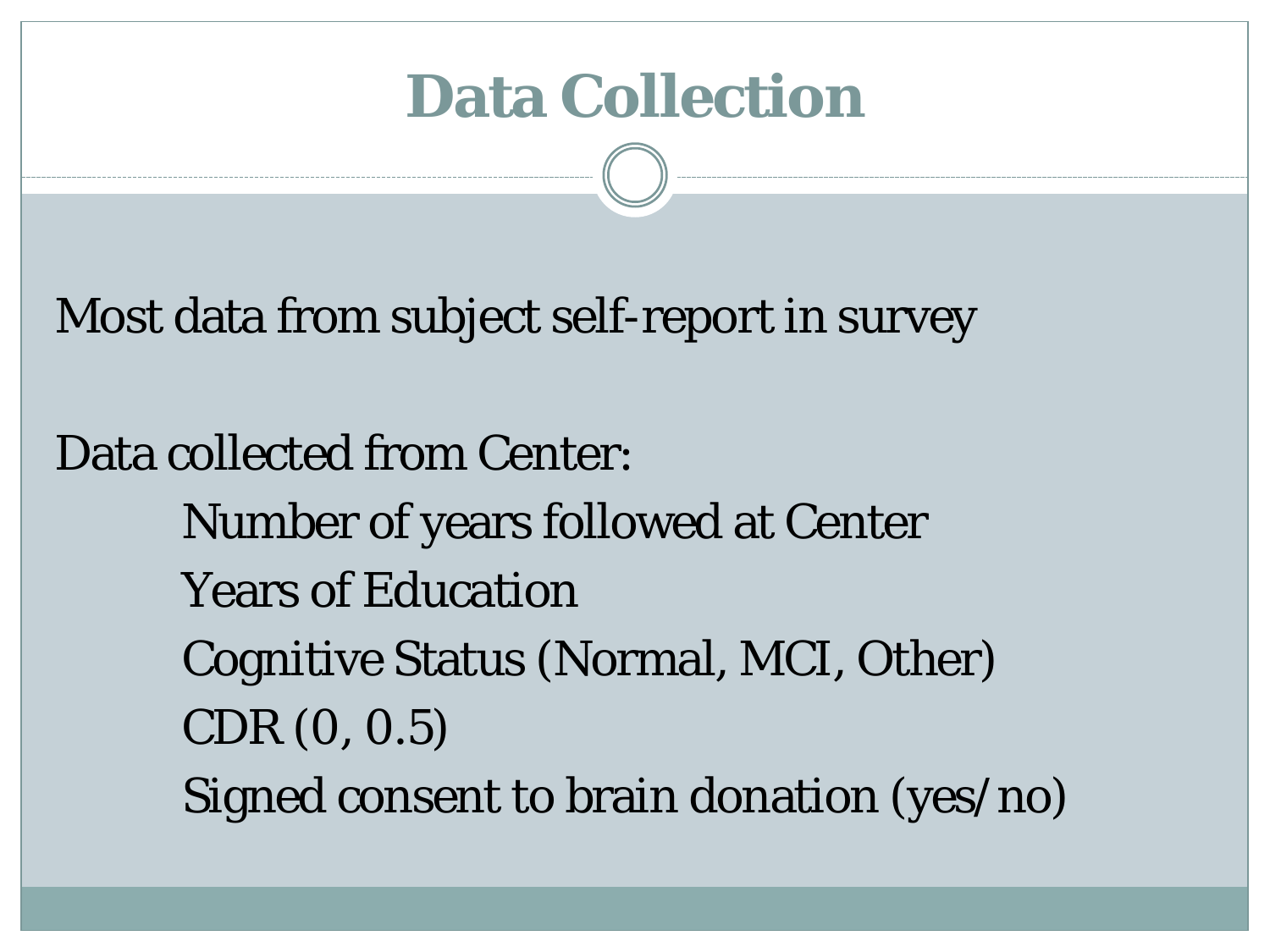# **Variables grouped for analysis**

#### Dependent variable:

Willing(or already has agreed to donate)/ not-willing to agree to brain donation

#### Predictors:

- Demographics, including ethnicity
- Religion/spiritual beliefs and practices, including concepts about the body at death (e.g., cremation, keeping the body whole)
- Family involvement in decision and attitudes
- Experience, knowledge and concerns about research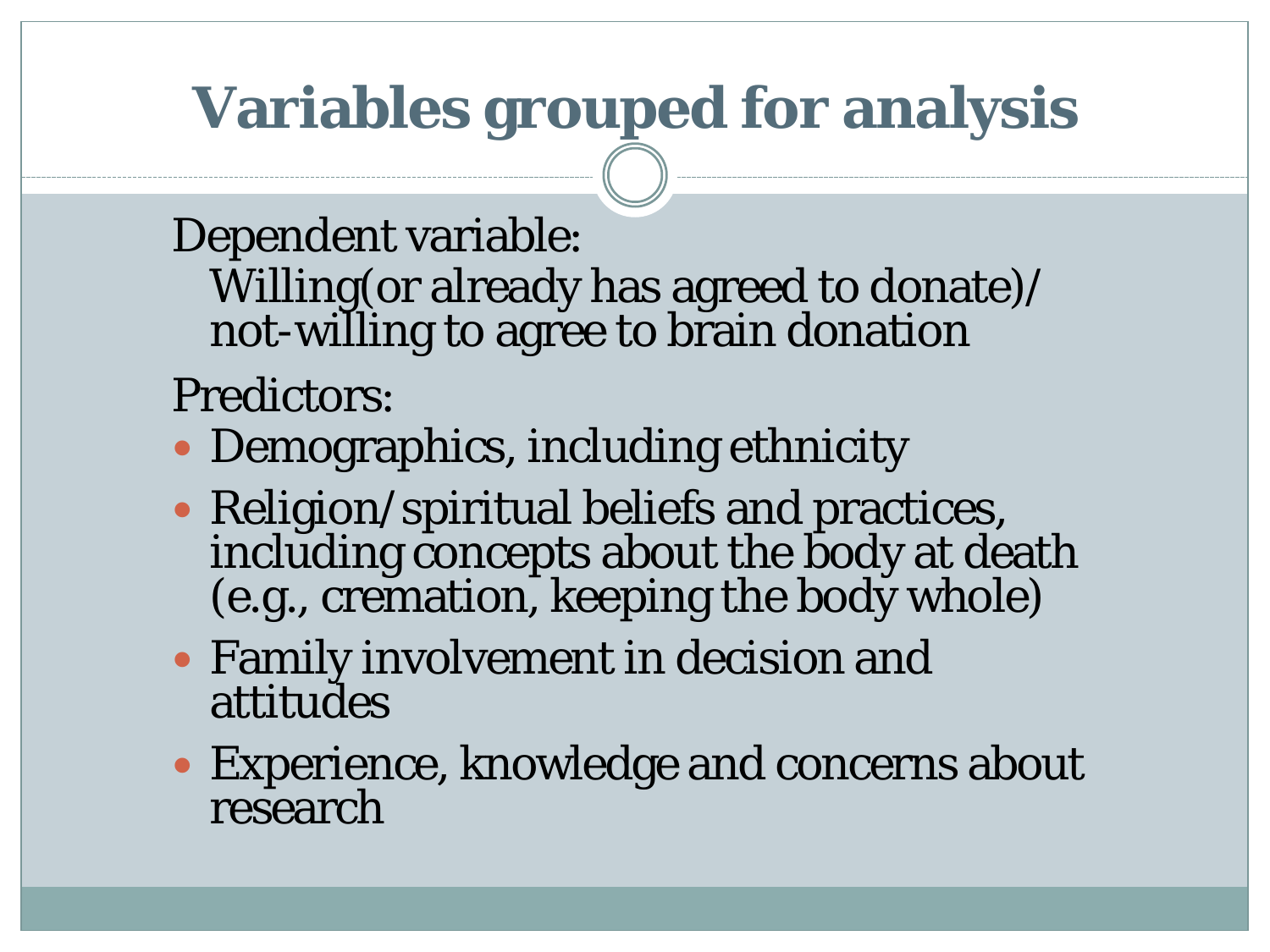### **Final Sample (n=479)**

| <b>African American</b>  | 169 (35%)  |
|--------------------------|------------|
| Caucasian                | 185 (39%)  |
| <b>Chinese</b>           | 50 (10%)   |
| Latino, Hispanic         | 61 (13%)   |
| <b>Ethnicity unknown</b> | 14 (3%)    |
|                          | 479 (100%) |

Sample with ethnic group identified: 465 63% willing to donate brain for research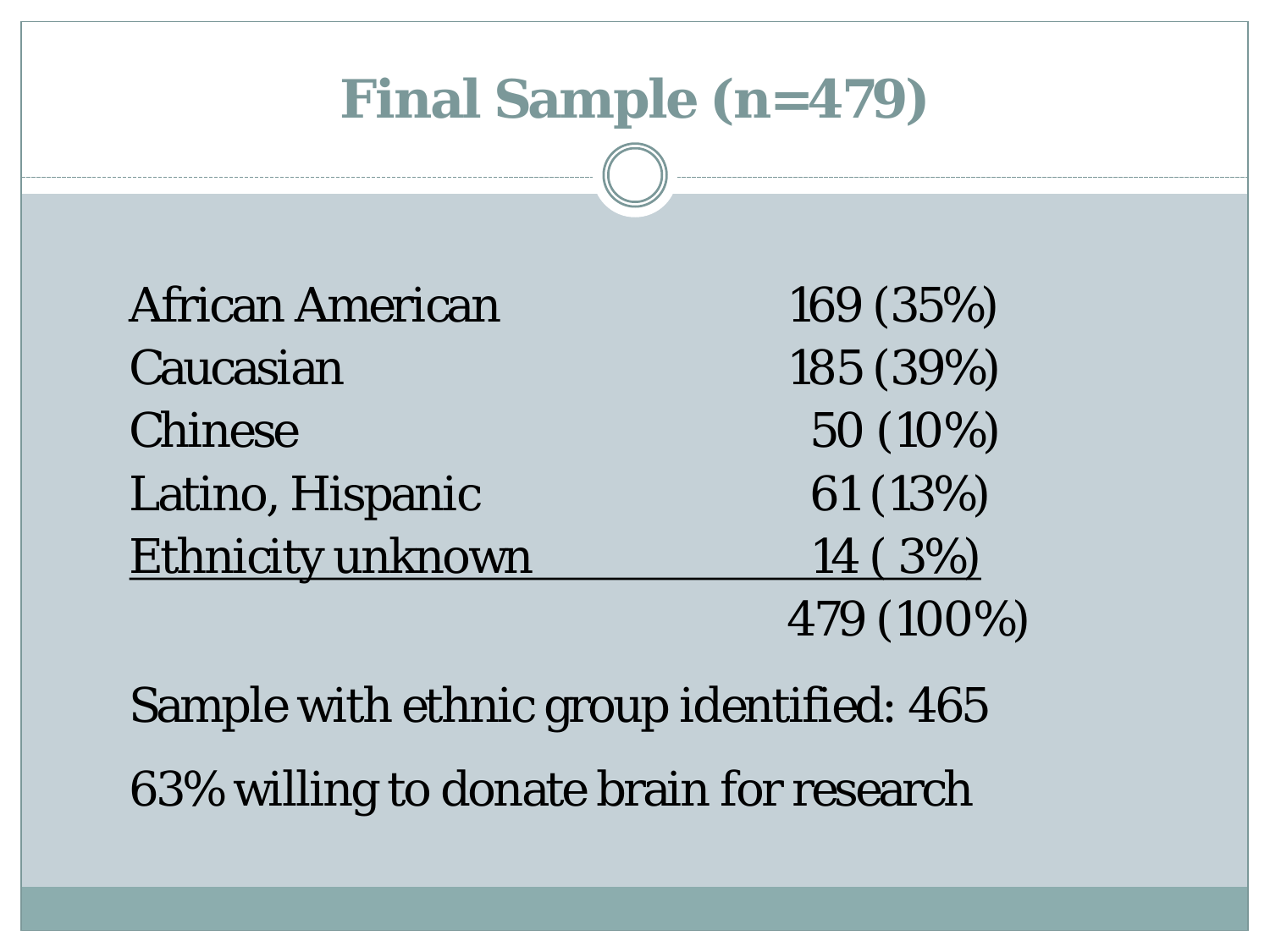# Sample Characteristics

 $\sqrt{2}$ 

| <b>Variable</b>                      | <b>Total</b>   |
|--------------------------------------|----------------|
| N                                    | 479            |
| Age (yrs) (48-99)                    | $74.7 \pm 8.8$ |
| <b>Gender (% Women)</b>              | 323 (69%)      |
| <b>Education (yrs)</b>               | $15.2 \pm 3.6$ |
| <b>Duration of follow-up (yrs)</b>   | $6.2 \pm 5.1$  |
| <b>Cognitive Impairment (%)</b>      | 134 (29%)      |
| <b>Living Arrangement (% Alone)</b>  | 173 (37%)      |
| <b>Religious affiliation (n=422)</b> |                |
| <b>Christian - Catholic</b>          | 92(22%)        |
| <b>Christian - Protestant</b>        | 221 (52%)      |
| <b>Jewish</b>                        | 29 (7%)        |
| <b>Other Religion</b>                | 7(2%)          |
| <b>No Affiliation</b>                | 73 (17%)       |
| <b>Household finances: Enough</b>    |                |
| resources                            | 231 (50%)      |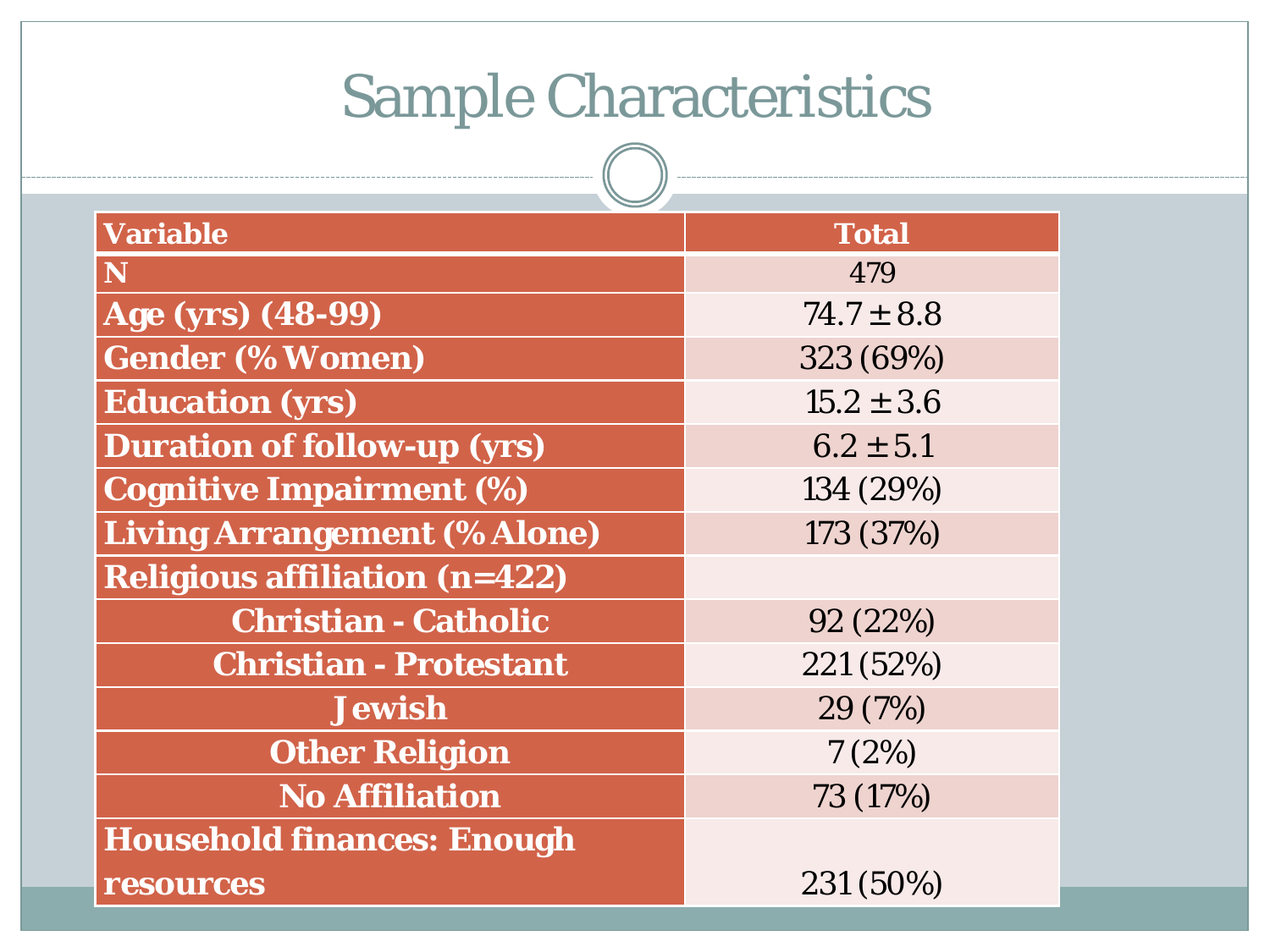# **Likely/not likely to donate: Personal Characteristics**

|                                     | <b>Not Likely to</b> | <b>Likely to</b><br><b>Donate</b> |                  |
|-------------------------------------|----------------------|-----------------------------------|------------------|
| <b>Variable</b>                     | <b>Donate Brain</b>  | <b>Brain</b>                      | p-value          |
| N                                   | 178 (37%)            | 301 (63%)                         |                  |
| Age (yrs) (48-99)                   | $73.3 \pm 8.9$       | $75.5 \pm 8.6$                    | ${<}0.01**$      |
| <b>Gender (% Women)</b>             | 129 (75%)            | 194 (66%)                         | $0.047*$         |
| <b>Education</b> (# years)          | $15.0 \pm 3.4$       | $15.3 \pm 3.7$                    | 0.37             |
| <b>Living Arrangement (% Alone)</b> | 78 (45%)             | 95 (32%)                          | ${<}0.01**$      |
| <b>Household finances (Enough</b>   |                      |                                   |                  |
| resources)                          | 76 (45%)             | 155 (53%)                         | 0.08             |
| <b>Cognitive Impairment (%)</b>     | 53 (30%)             | 81 (28%)                          | 0.59             |
| <b>Race/Ethnicity</b>               |                      |                                   |                  |
| <b>Non-Hispanic white</b>           | 41 (24%)             | 144 (49%)                         | $\leq 0.0001***$ |
| <b>African American</b>             | 96 (55%)             | 73 (25%)                          |                  |
| Latino, Hispanic                    | 14 (8%)              | 47 (16%)                          |                  |
| <b>Chinese, Asian</b>               | 22 (13%)             | 28 (10%)                          |                  |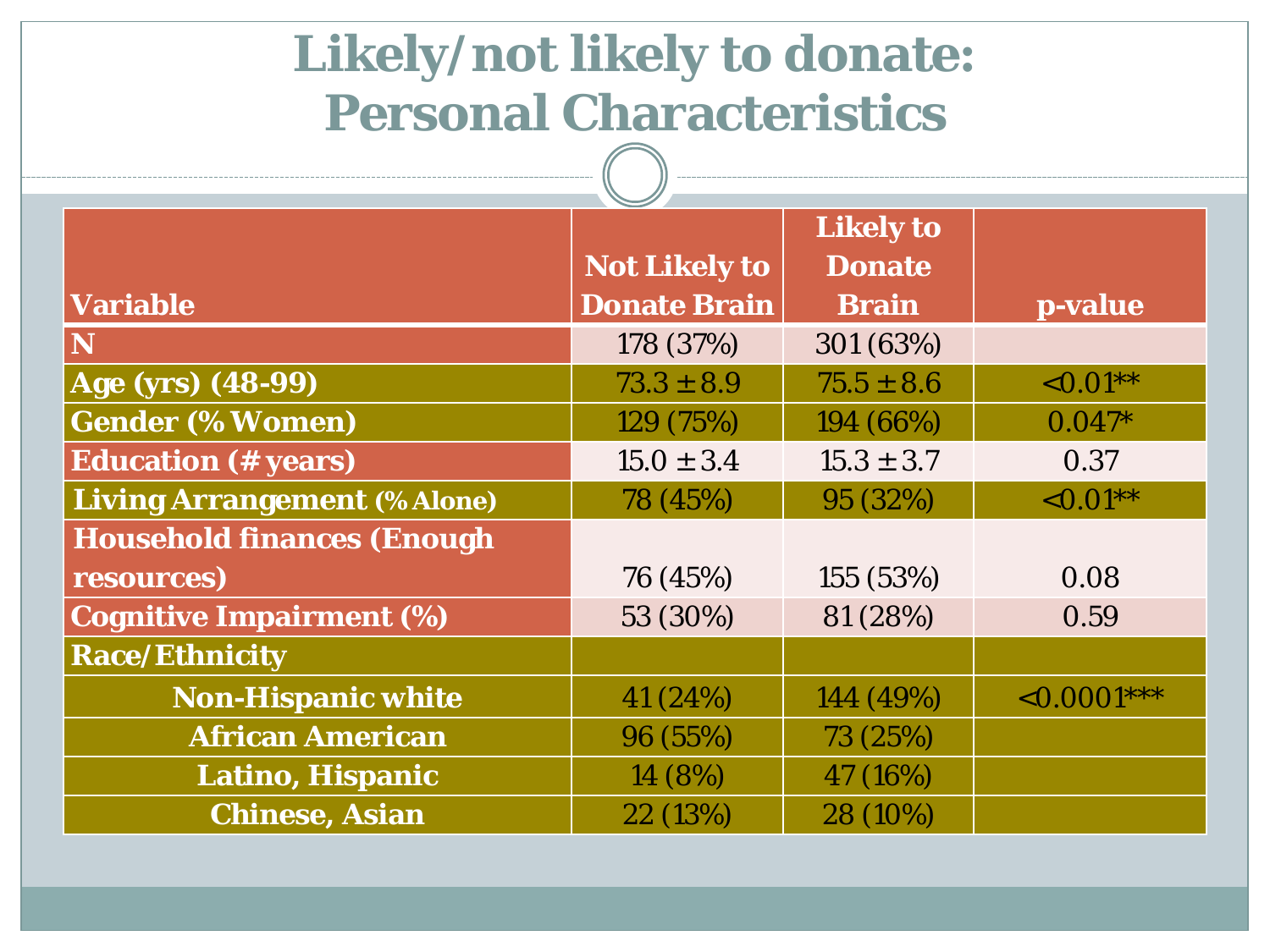### **Likely/Not Likely to Donate: Religion**

|                                               | <b>Not likely</b> | <b>Likely to</b> |                  |
|-----------------------------------------------|-------------------|------------------|------------------|
| <b>Variable</b>                               | to donate         | donate           | <b>P-value</b>   |
| <b>Religious affiliation (n=422)</b>          |                   |                  |                  |
| <b>Christian - Catholic</b>                   | 22(15%)           | 70 (26%)         | $< 0.0001***$    |
| <b>Christian - Protestant</b>                 | 92 (61%)          | 129 (47%)        |                  |
| <b>Jewish</b>                                 | 14 (9%)           | 15(6%)           |                  |
| <b>Other Religion</b>                         | 6(4%)             | $1 (< 1\%)$      |                  |
| <b>No Affiliation</b>                         | 16 (11%)          | 57 (21%)         |                  |
| <b>Church attendance- Weekly or greater</b>   | 58%               | 49%              | 0.09             |
| I consider myself to be a religious person.   |                   |                  |                  |
| <b>1=Strongly Agree, 7= Strongly Disagree</b> | $2.9 \pm 2.0$     | $3.8 \pm 2.3$    | $\leq 0.0001***$ |
| I consider myself to be a spiritual person.   |                   |                  |                  |
| <b>1=Strongly Agree, 7= Strongly Disagree</b> | $2.5 \pm 1.8$     | $2.9 \pm 2.0$    | 0.09             |
| <b>Believes body should remain whole</b>      | 24%               | 9%               | $< 0.0001***$    |
| <b>Have arranged for cremation</b>            | 18%               | 36%              | $< 0.001**$      |
| <b>Plans for open casket (yes)</b>            | 35%               | 16%              | $\leq 0.0001***$ |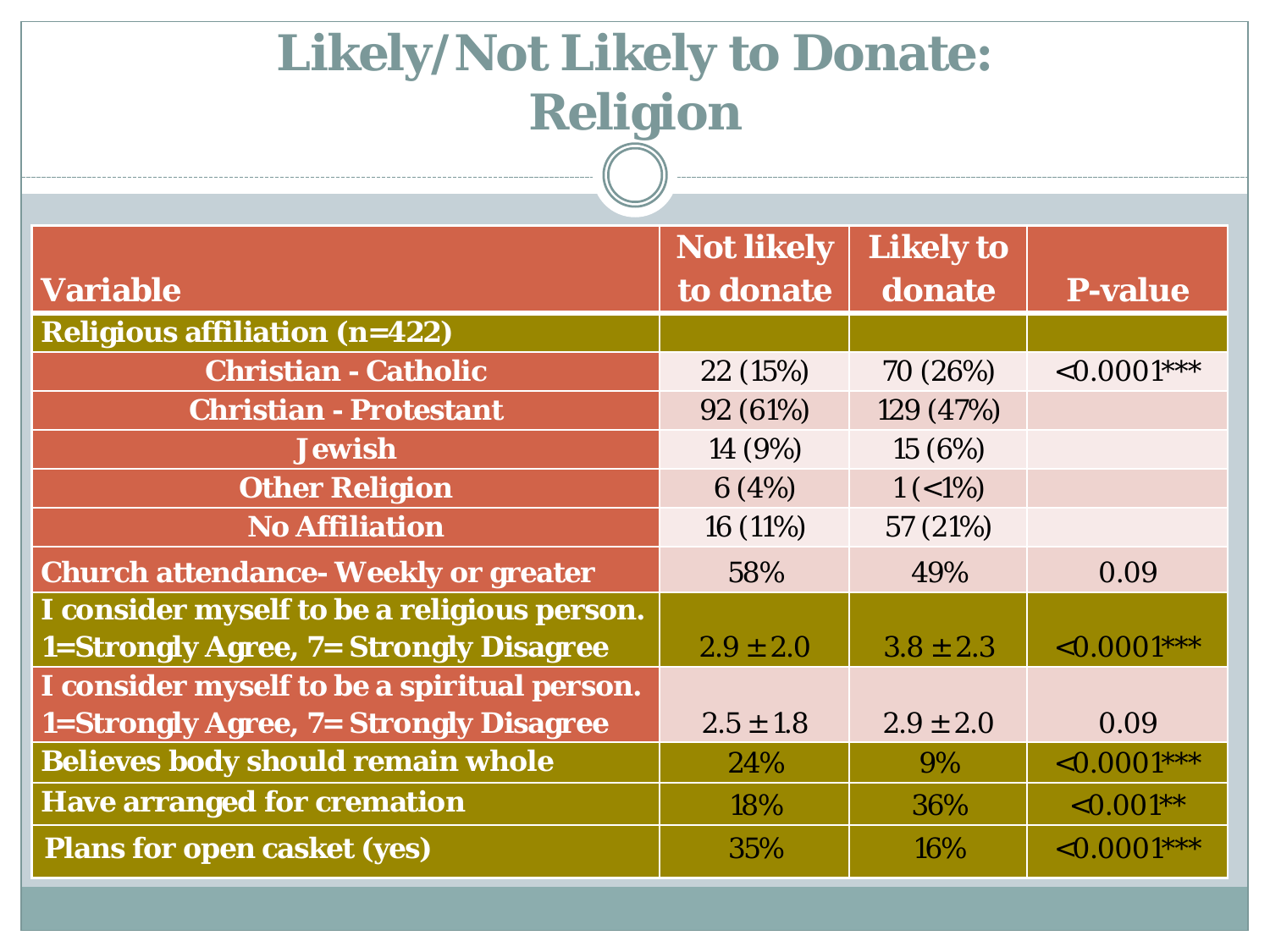#### **Likely/Not Likely to Donate: Family**

|                                                                                             | <b>Not Likely to</b><br><b>Donate</b> | Likely to           |                  |
|---------------------------------------------------------------------------------------------|---------------------------------------|---------------------|------------------|
| Variable                                                                                    | <b>Brain</b>                          | <b>Donate Brain</b> | p-value          |
| $\overline{\rm N}$                                                                          | 178                                   | 301                 |                  |
| Do you believe brain donation is mostly                                                     |                                       |                     |                  |
| A personal decision                                                                         | 76%                                   | 88%                 | $\leq 0.001**$   |
| A family decision                                                                           | 24%                                   | 12%                 |                  |
| <b>Most likely to discuss with Spouse</b>                                                   | 30%                                   | 51\%                | $\leq 0.0001***$ |
| Most likely to discuss with Child                                                           | 48%                                   | 39%                 | $0.04*$          |
| Person most likely to talk to is supportive<br>$(n=432)$                                    | 30%                                   | 75%                 | $\sim 0.0001***$ |
| After your death do you think your family<br>will have difficulty carrying out your wishes? |                                       |                     |                  |
| <b>No</b>                                                                                   | 34%                                   | 77%                 | $\leq 0.0001***$ |
| <b>Yes</b>                                                                                  | 27%                                   | 6%                  |                  |
| I am not sure                                                                               | 39%                                   | 17%                 |                  |
| <b>Family members trust medical researchers</b>                                             | 38%                                   | 52%                 | ${<}0.01**$      |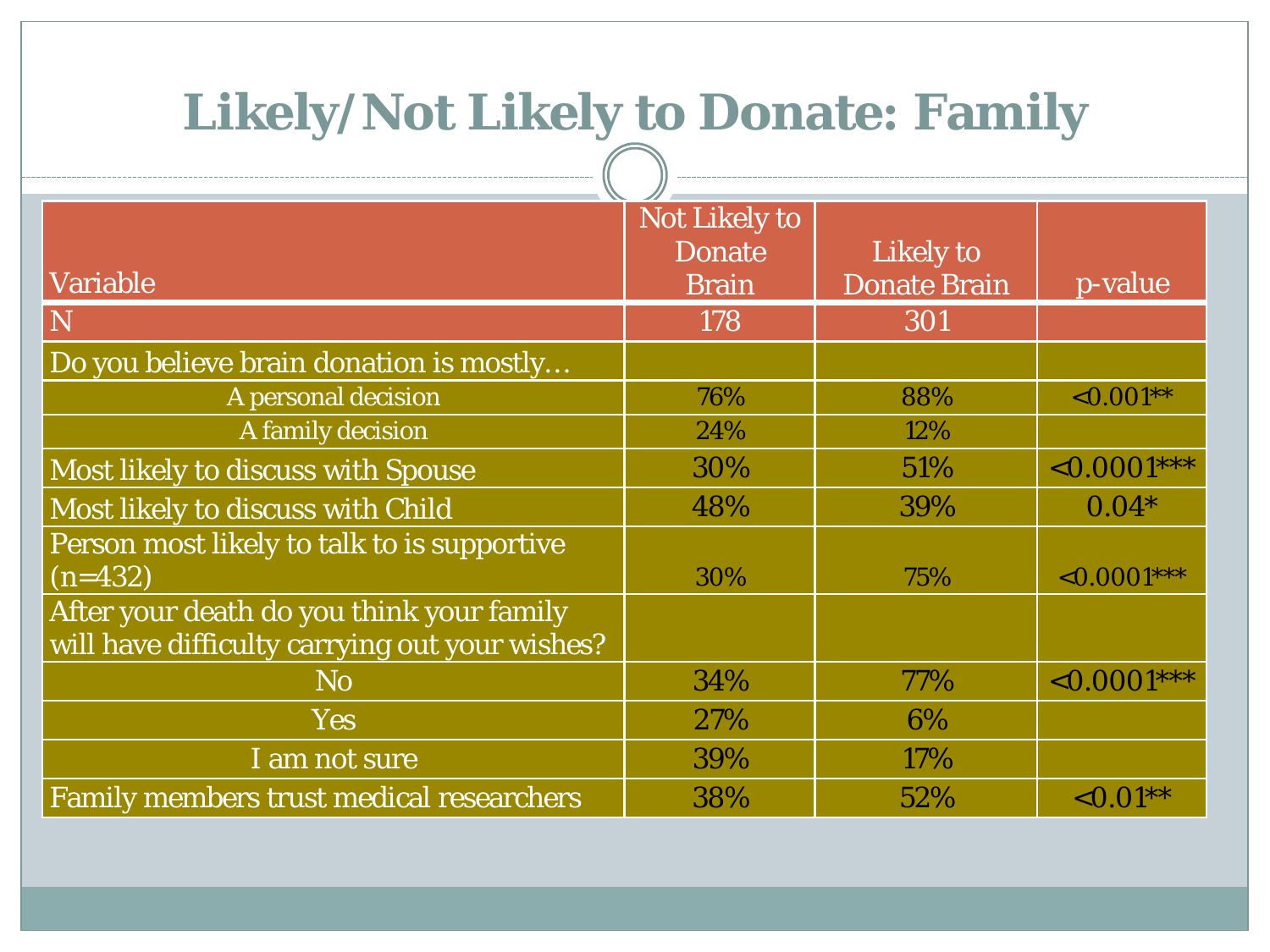### **Likely/Not Likely to Donate: Research Experience**

|                                                  | <b>Not Likely to</b><br>Donate my | Likely to<br>Donate my |                  |
|--------------------------------------------------|-----------------------------------|------------------------|------------------|
| <b>Variable</b>                                  | <b>Brain</b>                      | <b>Brain</b>           | p-value          |
| Duration of follow-up (# years)                  | $5.1 \pm 4.3$                     | $6.9 \pm 5.4$          | $\sim 0.0001***$ |
| Asked by staff to donate brain?                  |                                   |                        |                  |
| <b>Yes</b>                                       | 63%                               | 87%                    | $\leq 0.0001***$ |
| N <sub>o</sub>                                   | 27%                               | 8%                     |                  |
| Not sure                                         | 11%                               | 5%                     |                  |
| Have heard a presentation on brain donation      | 16%                               | 29%                    | $\leq 0.01**$    |
| Primary reason for participation: to help future |                                   |                        |                  |
| generations                                      | 55%                               | 70%                    | $\leq 01**$      |
| I would prefer a researcher or doctor to ask me  |                                   |                        |                  |
| about donating instead of RA.                    | 85%                               | 83%                    | 0.70             |
| It does make a difference who asks me.           | 30%                               | 21%                    | $0.03*$          |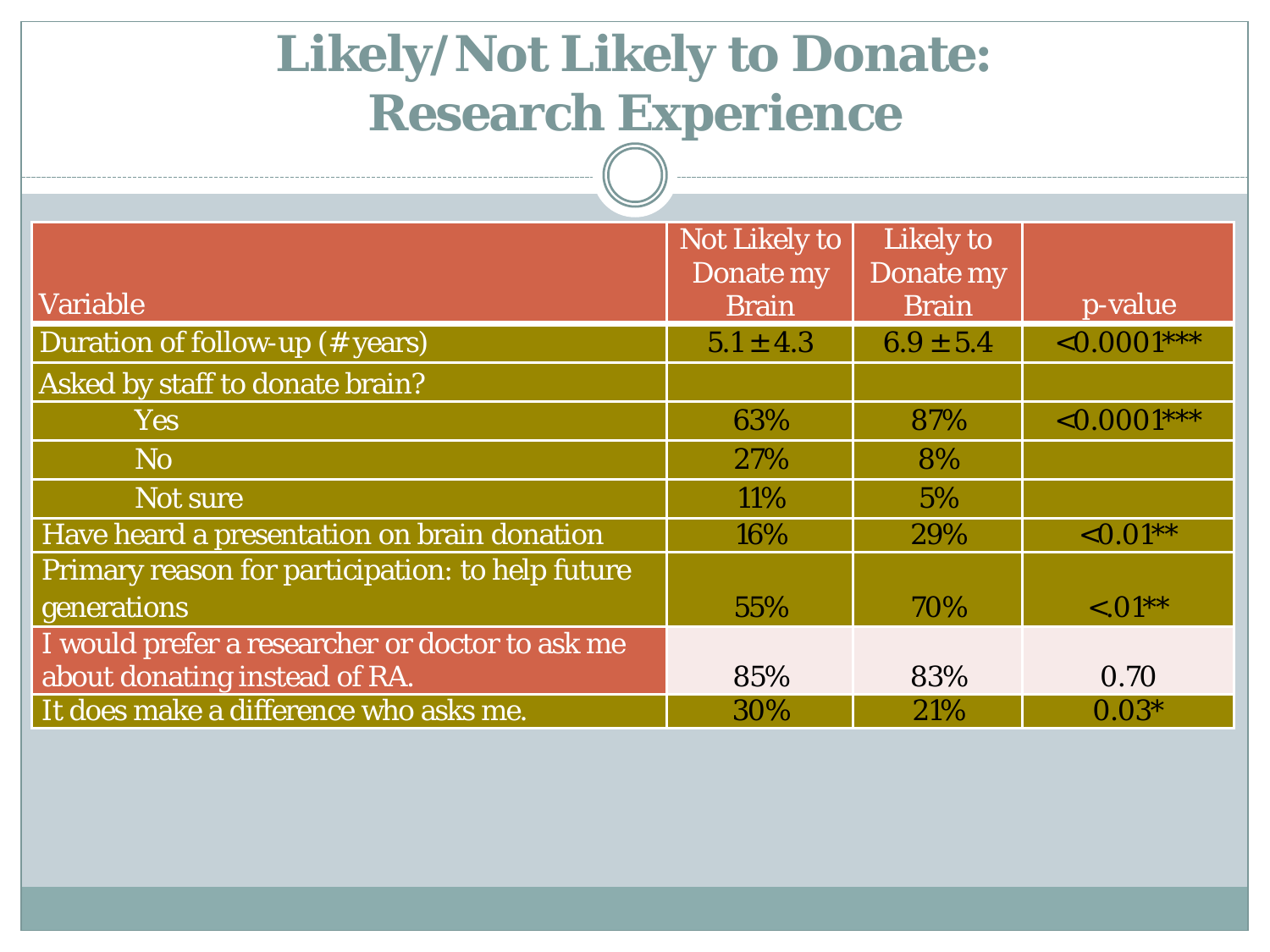### **Likely/not likely to donate: Research Knowledge and Concerns**

|                                              | <b>Not Likely</b> | Likely to    |                  |
|----------------------------------------------|-------------------|--------------|------------------|
|                                              | to Donate         | Donate my    |                  |
| <b>Variable</b>                              | my Brain          | <b>Brain</b> | p-value          |
| Do you understand                            |                   |              |                  |
| how study of brain is important for          |                   |              |                  |
| research on AD?                              | 88%               | 93%          | 0.14             |
| what researchers will do with brain?         | 31%               | 55%          | $\leq 0.0001***$ |
| how researchers will remove brain?           | 22%               | 35%          | $\sim 0.01**$    |
| what one needs to do ahead of time?          | 35%               | 65%          | $\leq 0.0001***$ |
| difference between brain donation for        |                   |              |                  |
| research and donation of other organs for    |                   |              |                  |
| patients in need?                            | 42%               | 68%          | $\{0.0001***$    |
| More information would be helpful.           | 49%               | 32%          | $\leq 0.001**$   |
| Inviting clergy to talk about brain donation |                   |              |                  |
| would be helpful                             | 12%               | 11%          | 0.71             |
| Concerned that researchers will not be       |                   |              |                  |
| respectful                                   | 41%               | 14%          | ${<}0.0001***$   |
| <b>Trust medical researchers</b>             | 71%               | 88%          | $\leq 0.0001***$ |
| Concerned that autopsy might affect body     |                   |              |                  |
| appearance                                   | 25%               | 5%           | $\{0.0001***$    |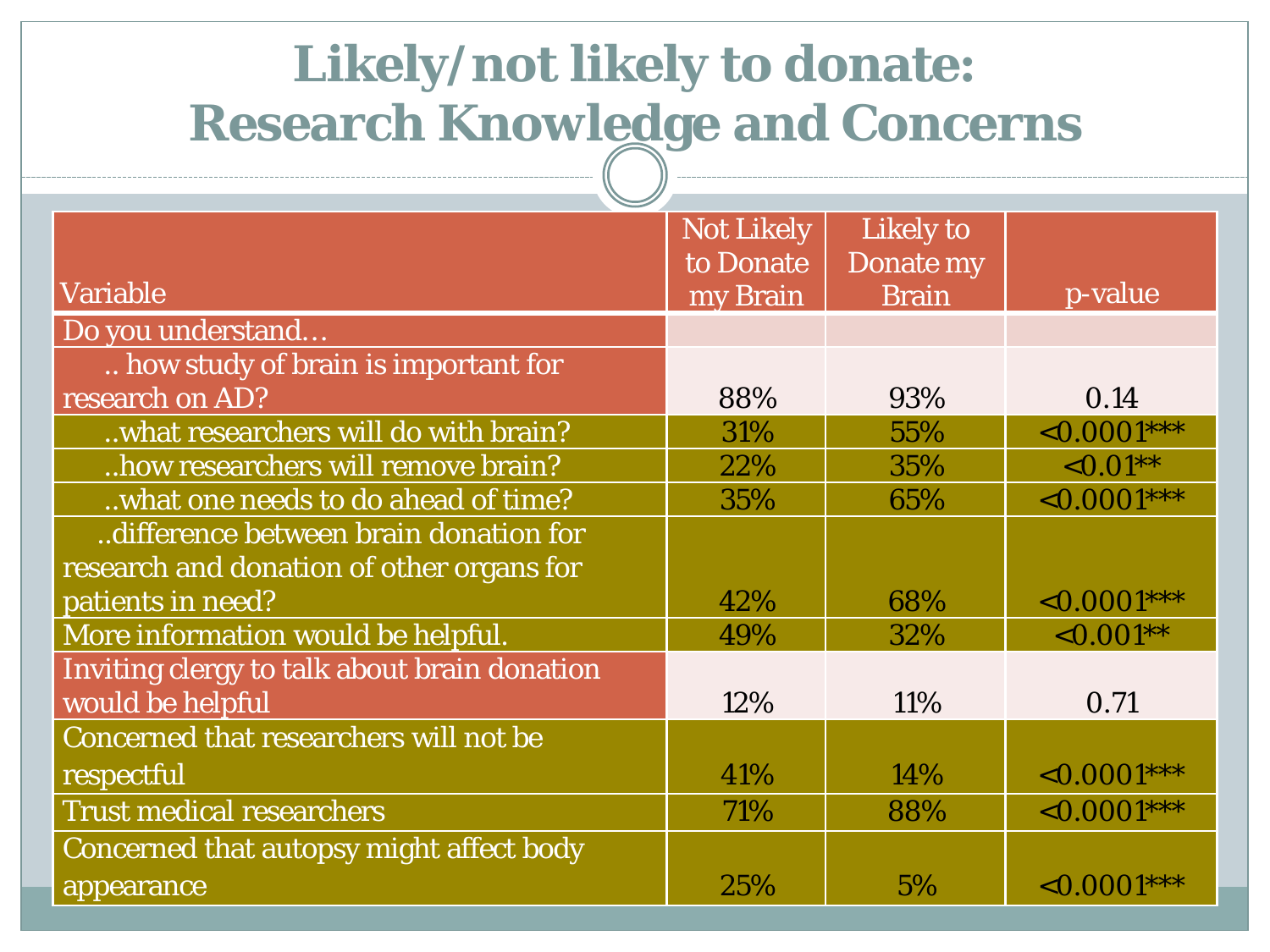# Multivariate analysis

Logistic regression using Maximum Likelihood Estimates

- 1) Demographics, including ethnicity
- 2) Family variables controlling for demographics & ethnicity
- 3) Religion controlling for demographics & ethnicity
- 4) Research experience, knowledge & concerns controlling for demographics
- 5) Demographics, ethnicity, and significant variables from family, religion and research experience, knowledge & concerns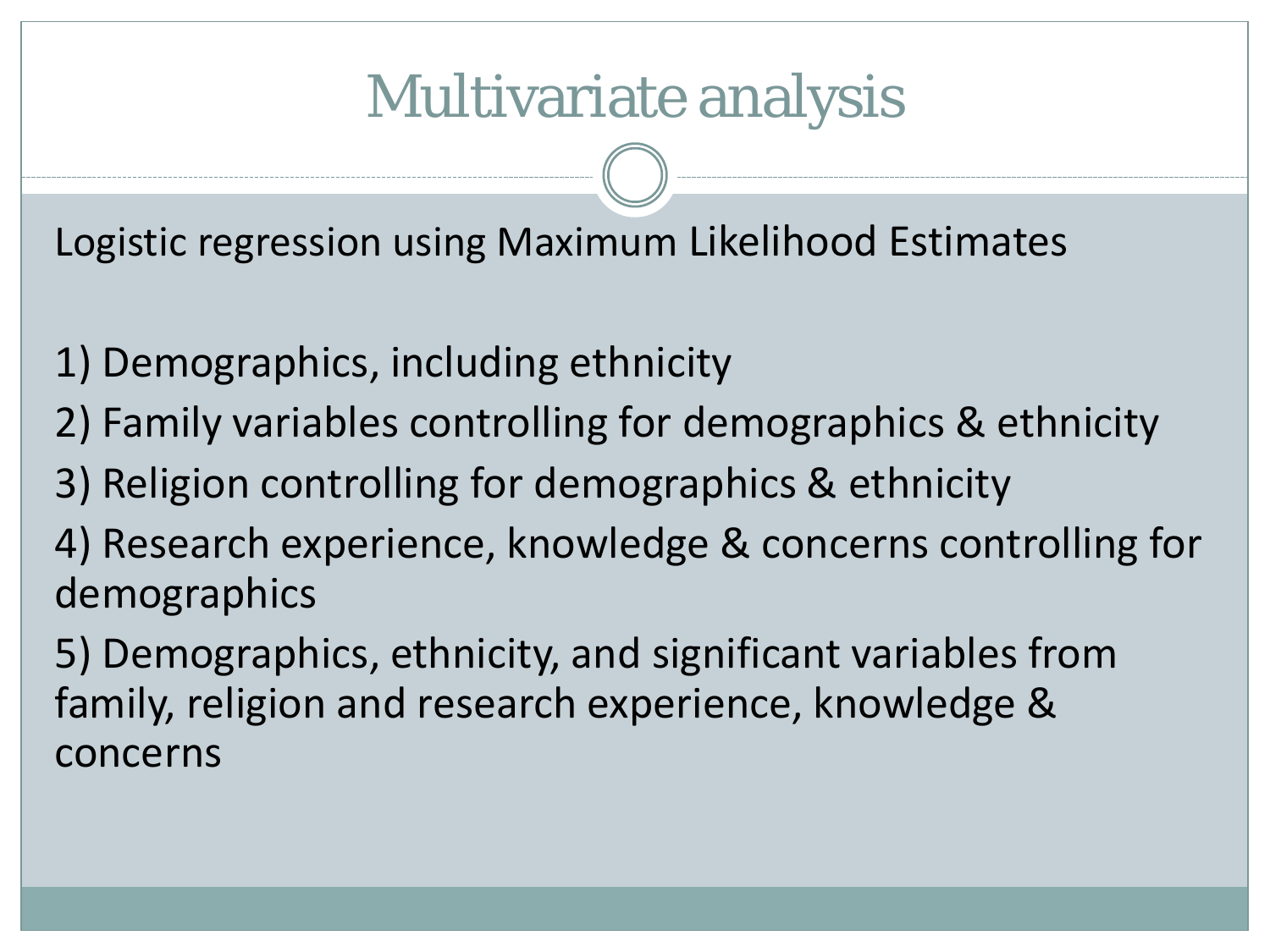#### **Model #1: Demographics only**

| <b>Analysis of Maximum Likelihood Estimates</b> |              |                 |                          |                                  |             |          |  |  |  |  |
|-------------------------------------------------|--------------|-----------------|--------------------------|----------------------------------|-------------|----------|--|--|--|--|
| <b>Parameter</b>                                | <b>DF</b>    | <b>Estimate</b> | <b>Standard</b><br>Error | <b>Wald</b><br><b>Chi-Square</b> | Pr > ChiSq  | Exp(Est) |  |  |  |  |
| Intercept                                       | $\mathbf{1}$ | $-0.9889$       | 1.0393                   | 0.9053                           | 0.3414      | 0.372    |  |  |  |  |
| Age                                             | 1            | 0.0324          | 0.0128                   | 6.4569                           | 0.0111      | 1.033    |  |  |  |  |
| <b>Gender</b>                                   | $\mathbf{1}$ | $-0.0194$       | 0.2467                   | 0.0062                           | 0.9374      | 0.981    |  |  |  |  |
| <b>Live alone</b>                               |              | $-0.4750$       | 0.2310                   | 4.2281                           | 0.0398      | 0.622    |  |  |  |  |
| <b>Black</b>                                    |              | $-1.4056$       | 0.2551                   | 30.3649                          | $\sim 0001$ | 0.245    |  |  |  |  |
| <b>Hispanic</b>                                 |              | $-0.0385$       | 0.3580                   | 0.0116                           | 0.9144      | 0.962    |  |  |  |  |
| <b>Asian</b>                                    |              | $-0.9477$       | 0.3512                   | 7.2817                           | 0.0070      | 0.388    |  |  |  |  |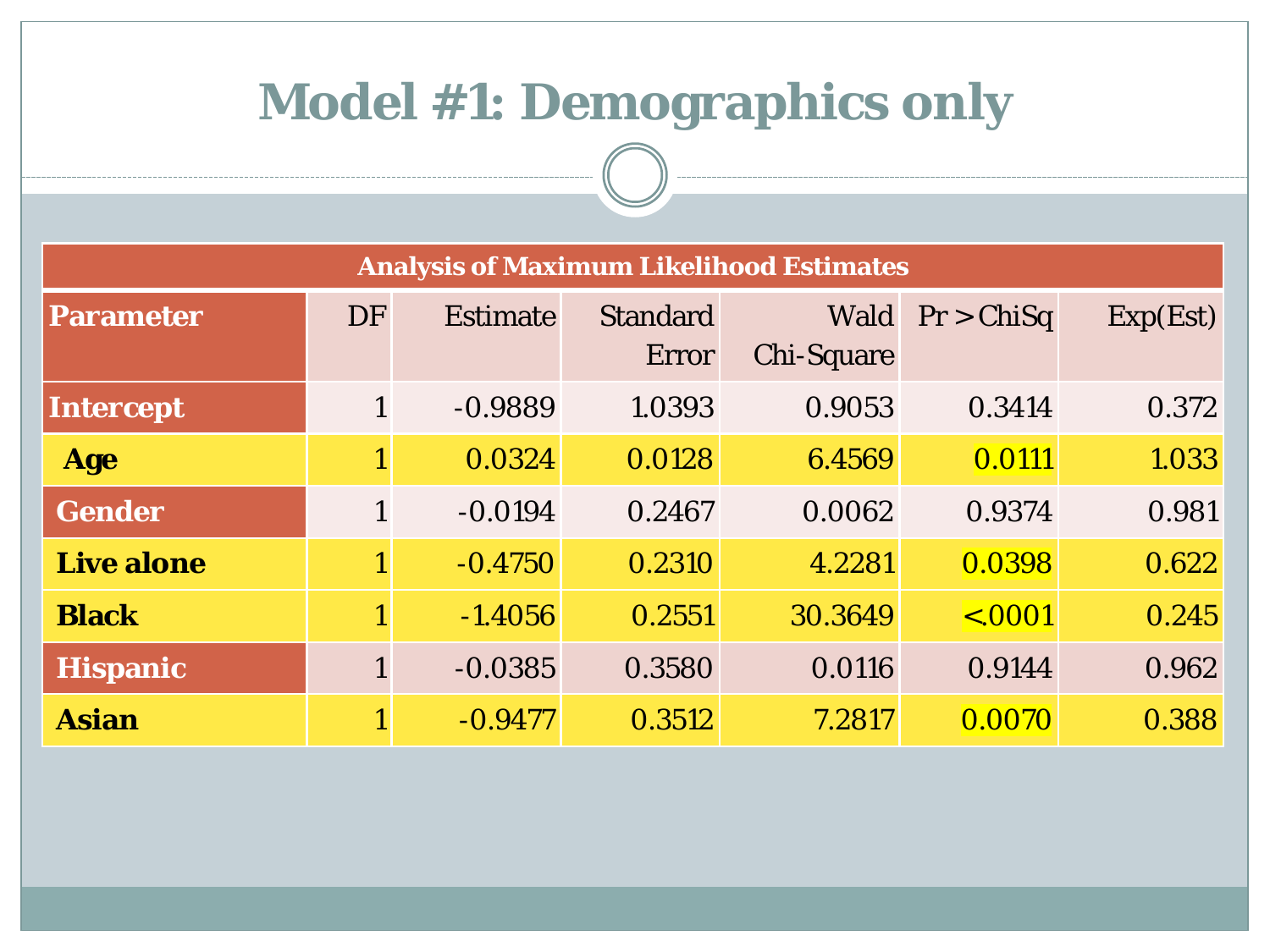#### **Model #2: Demographics + Religion**

| <b>Analysis of Maximum Likelihood Estimates</b> |              |                 |                          |                           |               |          |  |  |  |
|-------------------------------------------------|--------------|-----------------|--------------------------|---------------------------|---------------|----------|--|--|--|
| <b>Parameter</b>                                | <b>DF</b>    | <b>Estimate</b> | <b>Standard</b><br>Error | Wald<br><b>Chi-Square</b> | Pr > ChiSq    | Exp(Est) |  |  |  |
| Intercept                                       | $\mathbf{1}$ | $-2.1243$       | 1.3805                   | 2.3677                    | 0.1239        | 0.120    |  |  |  |
| <b>Age</b>                                      | $\mathbf{1}$ | 0.0576          | 0.0180                   | 10.2894                   | 0.0013        | 1.059    |  |  |  |
| <b>Gender</b>                                   | $\mathbf{1}$ | $-0.1352$       | 0.3521                   | 0.1474                    | 0.7010        | 0.874    |  |  |  |
| <b>Lives alone</b>                              | $\mathbf{1}$ | $-0.6289$       | 0.3172                   | 3.9306                    | 0.0474        | 0.533    |  |  |  |
| <b>Black</b>                                    | $\mathbf{1}$ | $-1.2810$       | 0.3594                   | 12.7064                   | 0.0004        | 0.278    |  |  |  |
| <b>Hispanic</b>                                 | $\mathbf{1}$ | 0.00460         | 0.5294                   | 0.0001                    | 0.9931        | 1.005    |  |  |  |
| <b>Asian</b>                                    | $\mathbf{1}$ | $-0.3900$       | 0.5045                   | 0.5976                    | 0.4395        | 0.677    |  |  |  |
| <b>Catholic</b>                                 | $\mathbf{1}$ | 0.5214          | 0.4292                   | 1.4757                    | 0.2244        | 1.684    |  |  |  |
| <b>Cremation</b>                                | $\mathbf{1}$ | 0.8397          | 0.3645                   | 5.3074                    | 0.0212        | 2.316    |  |  |  |
| <b>Open casket</b>                              | $\mathbf{1}$ | 0.0602          | 0.3413                   | 0.0311                    | 0.8600        | 1.062    |  |  |  |
| <b>Whole body</b>                               | $\mathbf{1}$ | $-2.1066$       | 0.4059                   | 26.9297                   | $\leq 0.0001$ | 0.122    |  |  |  |
| <b>Religious Person</b>                         | $\mathbf{1}$ | $-0.0978$       | 0.0659                   | 2.2019                    | 0.1378        | 0.907    |  |  |  |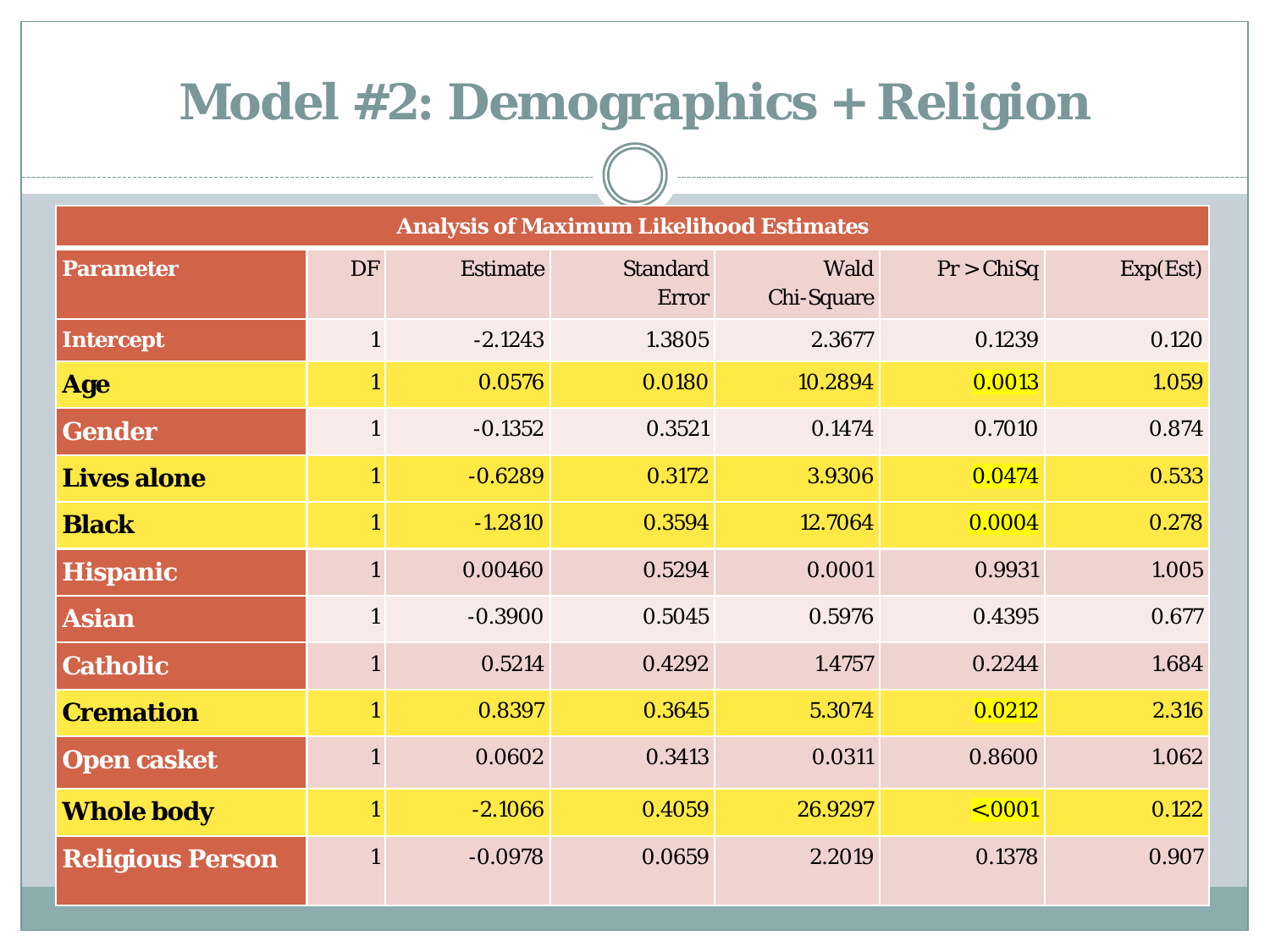#### **Model #3: Demographics + Family**

| <b>Analysis of Maximum Likelihood Estimates</b> |                |                 |                          |                           |              |          |  |  |  |  |
|-------------------------------------------------|----------------|-----------------|--------------------------|---------------------------|--------------|----------|--|--|--|--|
| <b>Parameter</b>                                | <b>DF</b>      | <b>Estimate</b> | <b>Standard</b><br>Error | Wald<br><b>Chi-Square</b> | Pr > ChiSq   | Exp(Est) |  |  |  |  |
| Intercept                                       | $\mathbf{1}$   | $-2.1164$       | 1.4512                   | 2.1270                    | 0.1447       | 0.120    |  |  |  |  |
| <b>Age</b>                                      | $\mathbf{1}$   | 0.0321          | 0.0158                   | 4.1269                    | 0.0422       | 1.033    |  |  |  |  |
| <b>Gender</b>                                   | $\mathbf{1}$   | $-0.4139$       | 0.3236                   | 1.6357                    | 0.2009       | 0.661    |  |  |  |  |
| <b>Alone</b>                                    | $\mathbf{1}$   | $-0.2292$       | 0.3441                   | 0.4436                    | 0.5054       | 0.795    |  |  |  |  |
| <b>Black</b>                                    | $\mathbf{1}$   | $-1.0938$       | 0.3154                   | 12.0300                   | 0.0005       | 0.335    |  |  |  |  |
| <b>Hispanic</b>                                 | $\mathbf{1}$   | 0.6275          | 0.4830                   | 1.6879                    | 0.1939       | 1.873    |  |  |  |  |
| <b>Asian</b>                                    | $\mathbf{1}$   | $-0.5101$       | 0.4336                   | 1.3844                    | 0.2394       | 0.600    |  |  |  |  |
| <b>Discuss with spouse</b>                      | $\mathbf{1}$   | 0.2077          | 0.3663                   | 0.3215                    | 0.5707       | 1.231    |  |  |  |  |
| <b>Confidant is supportive</b>                  | $\overline{1}$ | 1.8864          | 0.2770                   | 46.3930                   | $\leq .0001$ | 6.595    |  |  |  |  |
| <b>Personal decision vs. family</b>             | $1^{\circ}$    | 0.6436          | 0.3108                   | 4.2881                    | 0.0384       | 1.903    |  |  |  |  |
| <b>Family trusts researchers</b>                | $\mathbf{1}$   | $-0.0975$       | 0.2772                   | 0.1238                    | 0.7249       | 0.907    |  |  |  |  |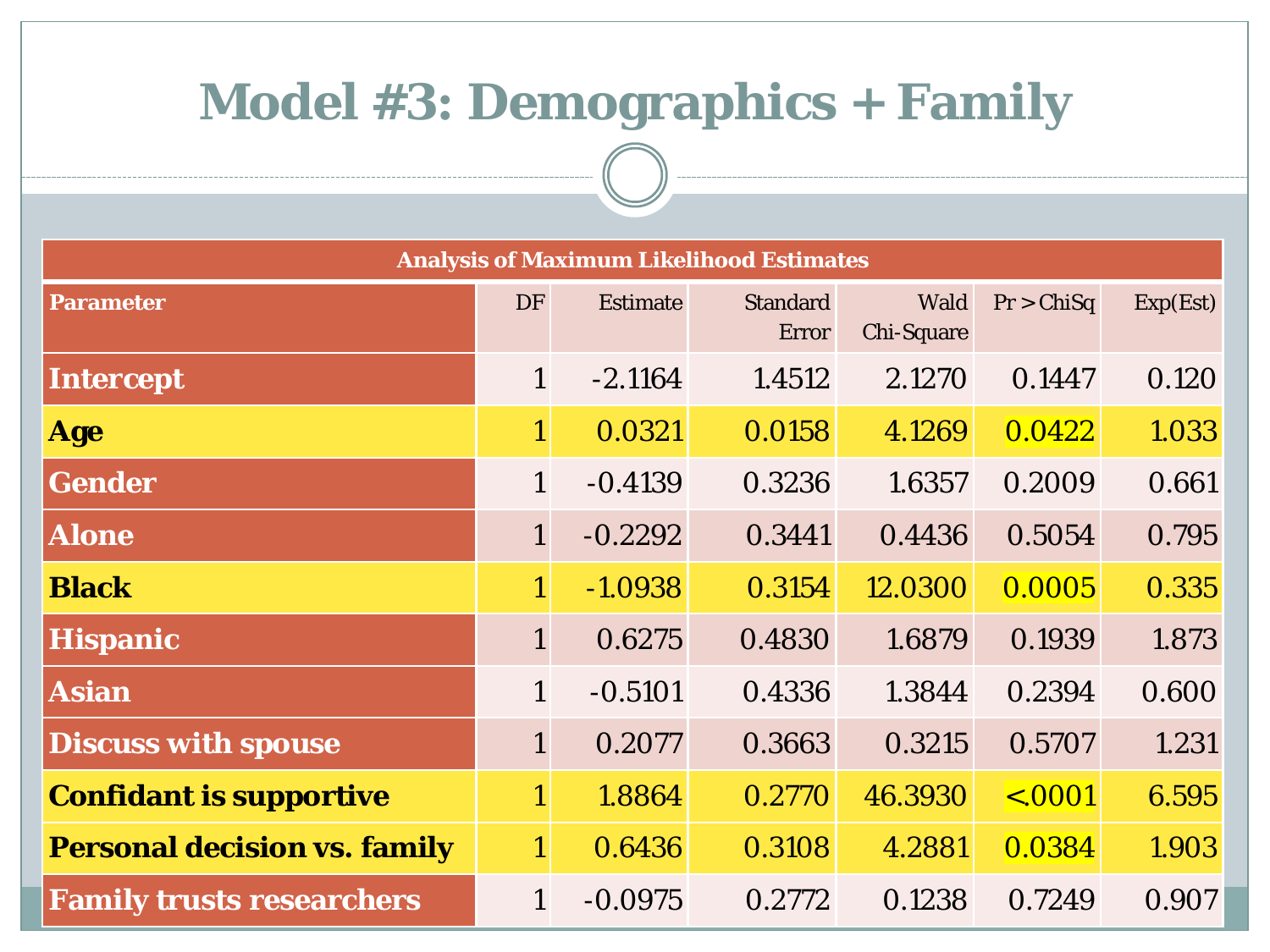# **Model #4: Demographics + Research Knowledge & concerns**

|                                             |              | <b>Analysis of Maximum Likelihood Estimates</b> |                          |                    |            |          |
|---------------------------------------------|--------------|-------------------------------------------------|--------------------------|--------------------|------------|----------|
| <b>Parameter</b>                            | <b>DF</b>    | <b>Estimate</b>                                 | <b>Standard</b><br>Error | Wald<br>Chi-Square | Pr > ChiSq | Exp(Est) |
| Intercept                                   | $\mathbf{1}$ | $-1.6530$                                       | 1.4560                   | 1.2888             | 0.2563     | 0.191    |
| <b>Age</b>                                  | $\mathbf{1}$ | 0.0287                                          | 0.0180                   | 2.5281             | 0.1118     | 1.029    |
| <b>Gender</b>                               | $\mathbf{1}$ | $-0.3560$                                       | 0.3138                   | 1.2865             | 0.2567     | 0.700    |
| <b>Live alone</b>                           | $\mathbf{1}$ | $-0.5897$                                       | 0.2918                   | 4.0829             | 0.0433     | 0.555    |
| <b>Black</b>                                | $\mathbf{1}$ | $-0.8833$                                       | 0.3392                   | 6.7800             | 0.0092     | 0.413    |
| <b>Hispanic</b>                             | $\mathbf{1}$ | 0.5474                                          | 0.4297                   | 1.6226             | 0.2027     | 1.729    |
| <b>Asian</b>                                | $\mathbf{1}$ | $-0.1671$                                       | 0.4608                   | 0.1315             | 0.7169     | 0.846    |
| <b>Years Followed</b>                       | $\mathbf{1}$ | 0.0395                                          | 0.0313                   | 1.5915             | 0.2071     | 1.040    |
| <b>Vol to Help Future Gen's</b>             | $\mathbf{1}$ | 0.5200                                          | 0.2698                   | 3.7144             | 0.0539     | 1.682    |
| <b>Concern about appearance</b>             | $\mathbf{1}$ | $-0.7397$                                       | 0.4415                   | 2.8070             | 0.0939     | 0.477    |
| <b>Concern researchers not respectful</b>   | $\mathbf{1}$ | $-1.0179$                                       | 0.3404                   | 8.9439             | 0.0028     | 0.361    |
| <b>Trust Researchers</b>                    | $\mathbf{1}$ | 0.4155                                          | 0.3342                   | 1.5458             | 0.2138     | 1.515    |
| <b>Understand purpose of brain research</b> | $\mathbf{1}$ | 0.6988                                          | 0.3000                   | 5.4254             | 0.0198     | 2.011    |
| <b>Understand what to do ahead of time</b>  | $\mathbf{1}$ | 0.7984                                          | 0.2954                   | 7.3070             | 0.0069     | 2.222    |
| <b>Would like more info</b>                 | $\mathbf{1}$ | $-0.0624$                                       | 0.2771                   | 0.0507             | 0.8219     | 0.940    |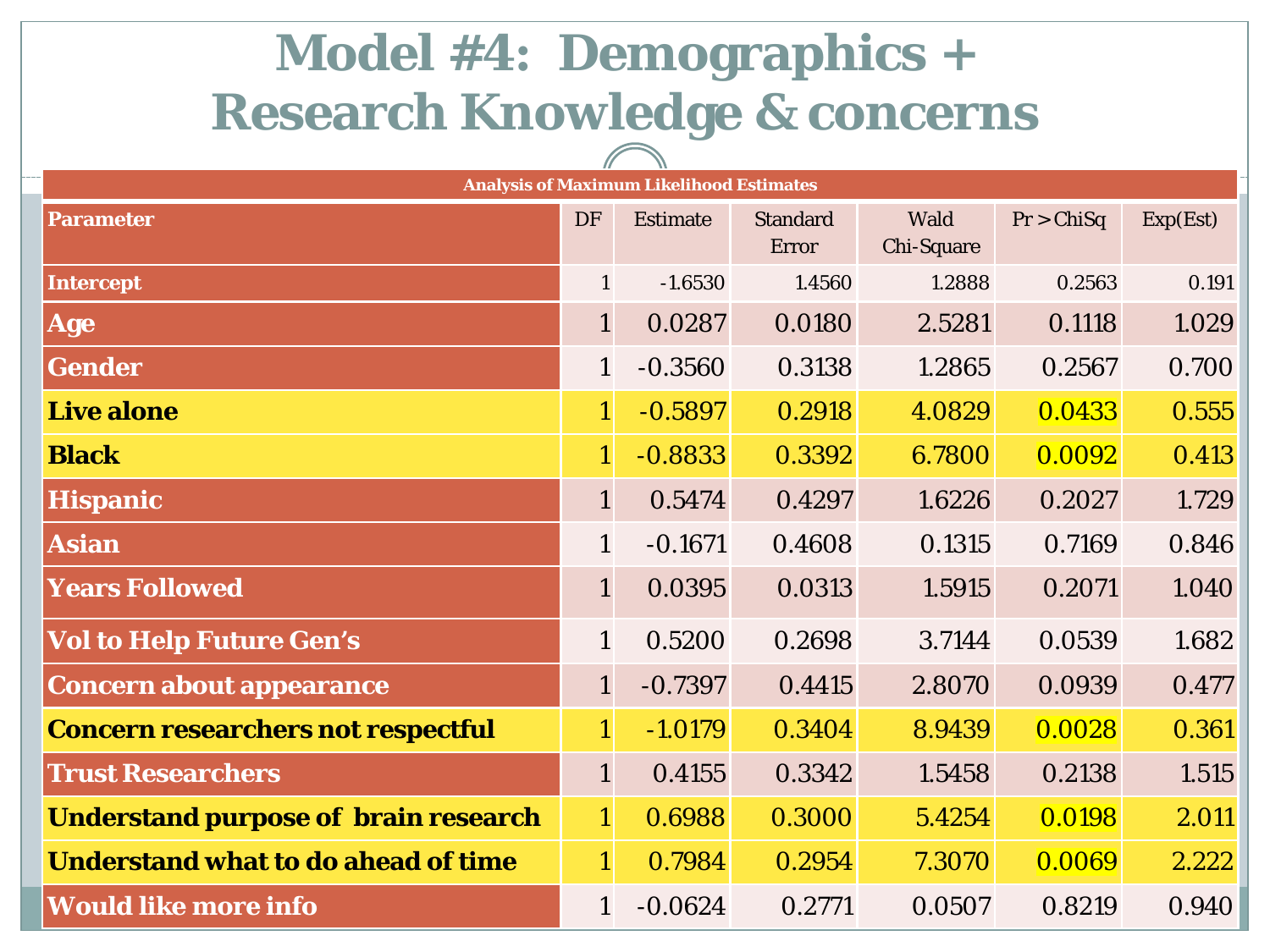### Demographics plus significant covariates

| <b>Analysis of Maximum Likelihood Estimates</b> |                |                 |                          |                    |             |          |  |  |
|-------------------------------------------------|----------------|-----------------|--------------------------|--------------------|-------------|----------|--|--|
| <b>Parameter</b>                                | DF             | <b>Estimate</b> | <b>Standard</b><br>Error | Wald<br>Chi-Square | Pr > ChiSq  | Exp(Est) |  |  |
| Intercept                                       | $\mathbf{1}$   | $-3.3436$       | 1.6591                   | 4.0615             | 0.0439      | 0.035    |  |  |
| <b>Age</b>                                      | $\mathbf{1}$   | 0.0596          | 0.0205                   | 8.4882             | 0.0036      | 1.061    |  |  |
| <b>Gender</b>                                   | $\mathbf{1}$   | $-0.7015$       | 0.3854                   | 3.3137             | 0.0687      | 0.496    |  |  |
| <b>Live s alone</b>                             | $\mathbf{1}$   | $-0.6672$       | 0.3624                   | 3.3891             | 0.0656      | 0.513    |  |  |
| <b>Black</b>                                    | $\mathbf{1}$   | $-0.8995$       | 0.3776                   | 5.6745             | 0.0172      | 0.407    |  |  |
| <b>Hispanic</b>                                 | $\mathbf{1}$   | 1.2191          | 0.5634                   | 4.6812             | 0.0305      | 3.384    |  |  |
| <b>Asian</b>                                    | $\mathbf{1}$   | $-0.2669$       | 0.5029                   | 0.2816             | 0.5956      | 0.766    |  |  |
| <b>Cremation</b>                                | $\mathbf{1}$   | 0.4281          | 0.3764                   | 1.2937             | 0.2554      | 1.534    |  |  |
| <b>Believes body should remain whole</b>        | $\mathbf{1}$   | $-1.4149$       | 0.4586                   | 9.5188             | 0.0020      | 0.243    |  |  |
| <b>Confidante is supportive</b>                 | $\overline{1}$ | 1.7408          | 0.3282                   | 28.1275            | $\sim 0001$ | 5.702    |  |  |
| <b>Personal decision</b>                        | $\mathbf{1}$   | 0.0436          | 0.3936                   | 0.0123             | 0.9118      | 1.045    |  |  |
| <b>Concern respect</b>                          | $\mathbf{1}$   | $-1.3109$       | 0.3502                   | 14.0121            | 0.0002      | 0.270    |  |  |
| <b>Understand brain research</b>                | $\mathbf{1}$   | 0.7860          | 0.3359                   | 5.4752             | 0.0193      | 2.195    |  |  |
| <b>Understand preparation</b>                   | $\mathbf{1}$   | 0.7818          | 0.3382                   | 5.3441             | 0.0208      | 2.185    |  |  |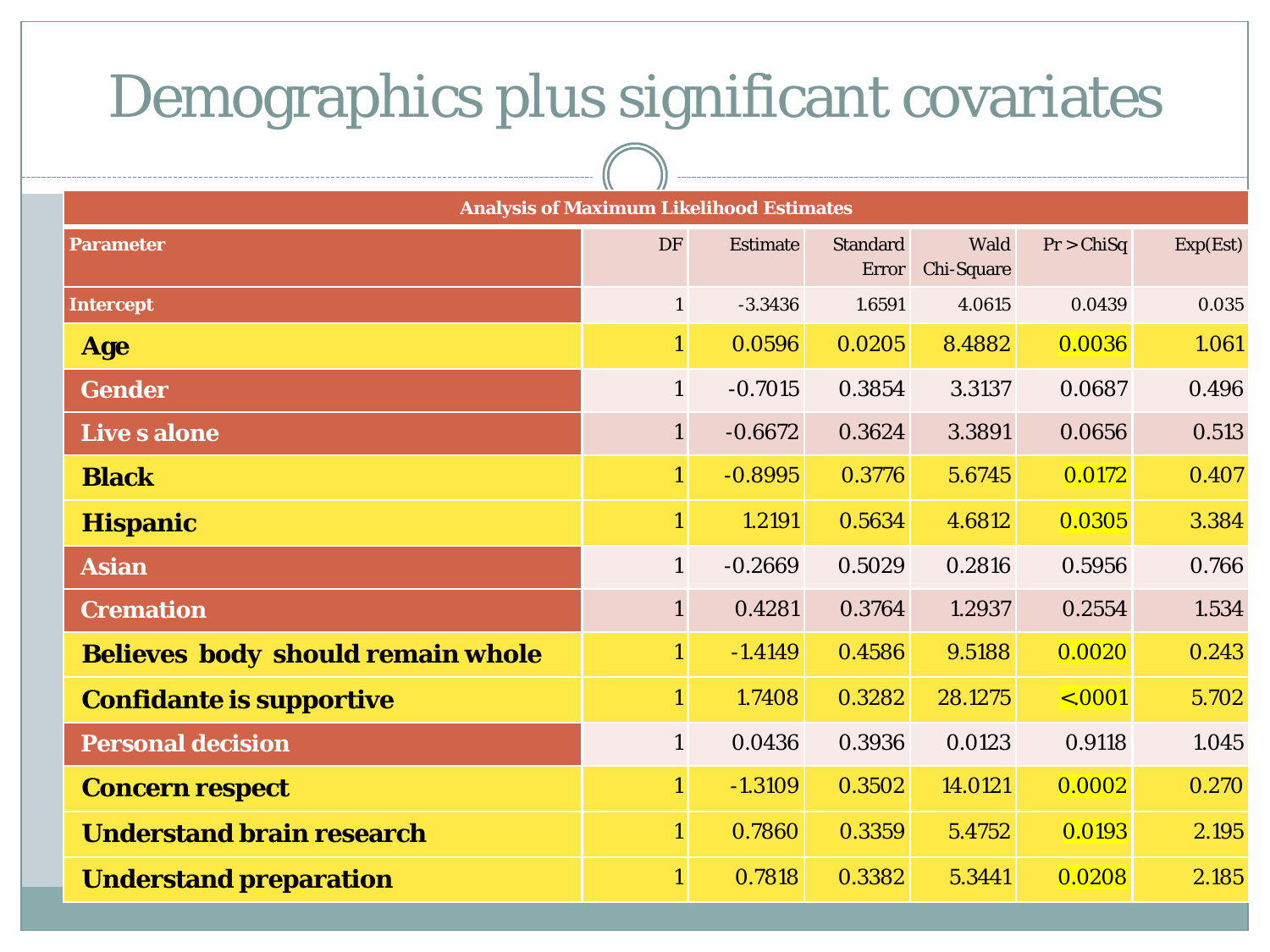

#### Presentations:

Gerontological Society of America (GSA) – November, 2014

Manuscripts: Full Sample Separate analyses by ethnic group

Intervention? **OHSU** Collaborative project?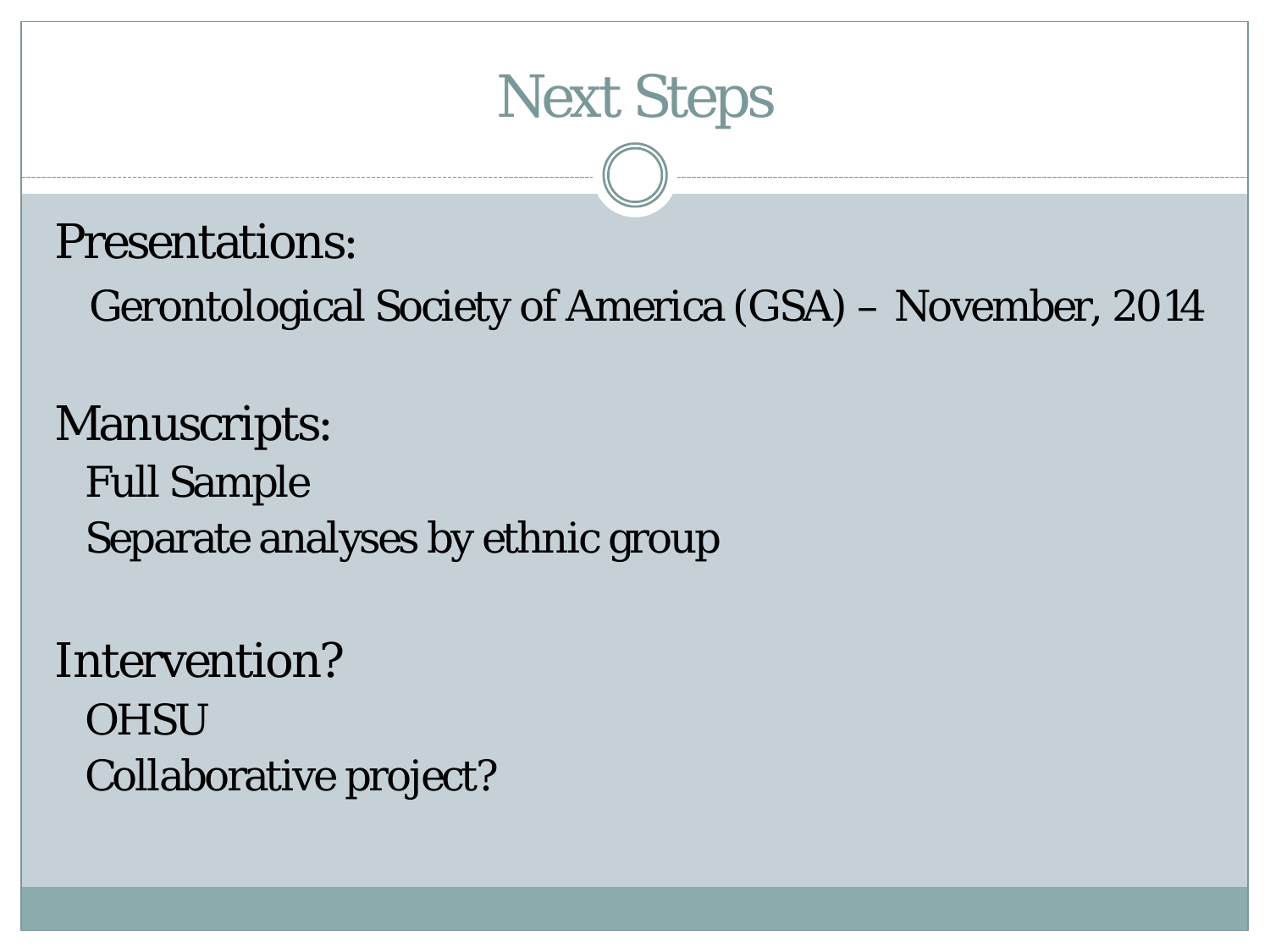### African Americans vs. Whites (Demographics)

| <b>Variable</b>                 | <b>African</b><br><b>American</b> | <b>White</b>   | p-value  |
|---------------------------------|-----------------------------------|----------------|----------|
| N                               | 169                               | 185            |          |
| Age (yrs)                       | $74.5 \pm 8.1$                    | $75.6 \pm 9.1$ | 0.24     |
| <b>Gender (% Women)</b>         | 86%                               | 56%            | < 0.0001 |
| <b>Education (yrs)</b>          | $14.8 \pm 3.1$                    | $16.2 \pm 2.4$ | < 0.0001 |
| <b>Years of follow-up (yrs)</b> | $5.2 \pm 3.8$                     | $7.5 \pm 6.0$  | < 0.01   |
| <b>Cognitive Status (% MCI)</b> | 27%                               | 29%            | 0.71     |
| <b>Percent Alone</b>            | 55%                               | <b>27%</b>     | < 0.0001 |
| <b>Religious affiliation</b>    |                                   |                |          |
| <b>Christian</b>                | 89%                               | 62%            | < 0.0001 |
| <b>Jewish</b>                   | $0\%$                             | 14%            |          |
| <b>Other</b>                    | 10%                               | 2%             |          |
| <b>None</b>                     | 1%                                | 22%            |          |
| <b>Likely to donate brain</b>   | 43%                               | 78%            | < 0.0001 |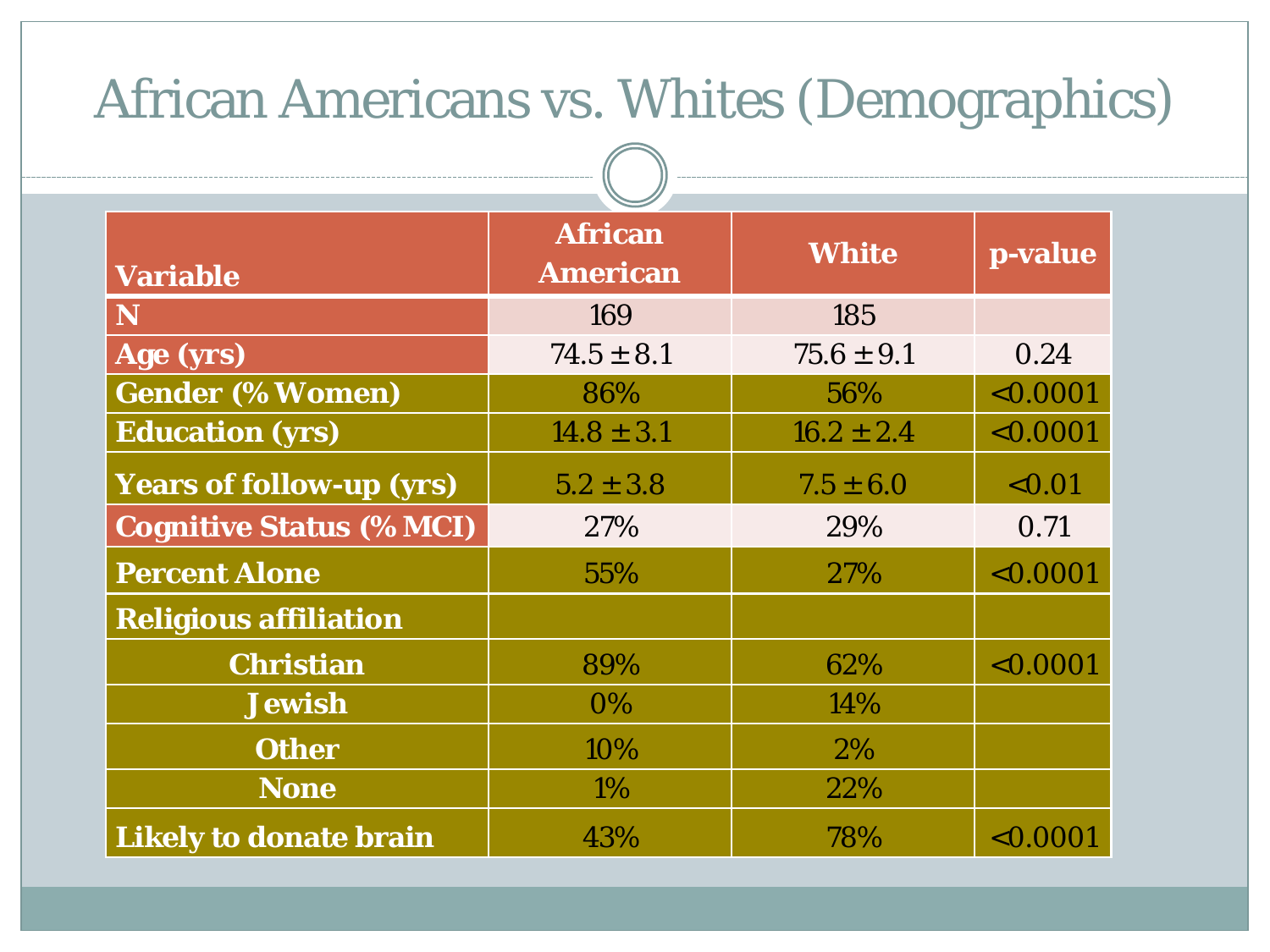# African Americans vs. Whites (Family)

|                                              | <b>African</b>  |              |           |
|----------------------------------------------|-----------------|--------------|-----------|
| <b>Variable</b>                              | <b>American</b> | <b>White</b> | p-value   |
| $\mathbf N$                                  | 169             | 185          |           |
| Q4. Most likely to discuss with Spouse       | 26%             | 64%          | < 0.0001  |
| Q4. Most likely to discuss with Child        | 58%             | 29%          | < 0.0001  |
| Q5. Person above is supportive of brain      |                 |              |           |
| donation                                     | 48%             | 75%          | < 0.0001  |
| Q8. After your death do you think your       |                 |              |           |
| family will have difficulty carrying out     |                 |              |           |
| your wishes?                                 |                 |              |           |
| N <sub>o</sub>                               | 42%             | 74%          | < 0.0001  |
| <b>Yes</b>                                   | 23%             | 3%           |           |
| I am not sure                                | 24%             | 15%          |           |
| Does not apply, I do not have family members | $1\%$           | 3%           |           |
| Does not apply, I will not donate            | 10%             | $5\%$        |           |
| Q10. Brain donation is mostly a              |                 |              |           |
| personal decision (vs. family decision)      | 78%             | 88%          | ${<}0.01$ |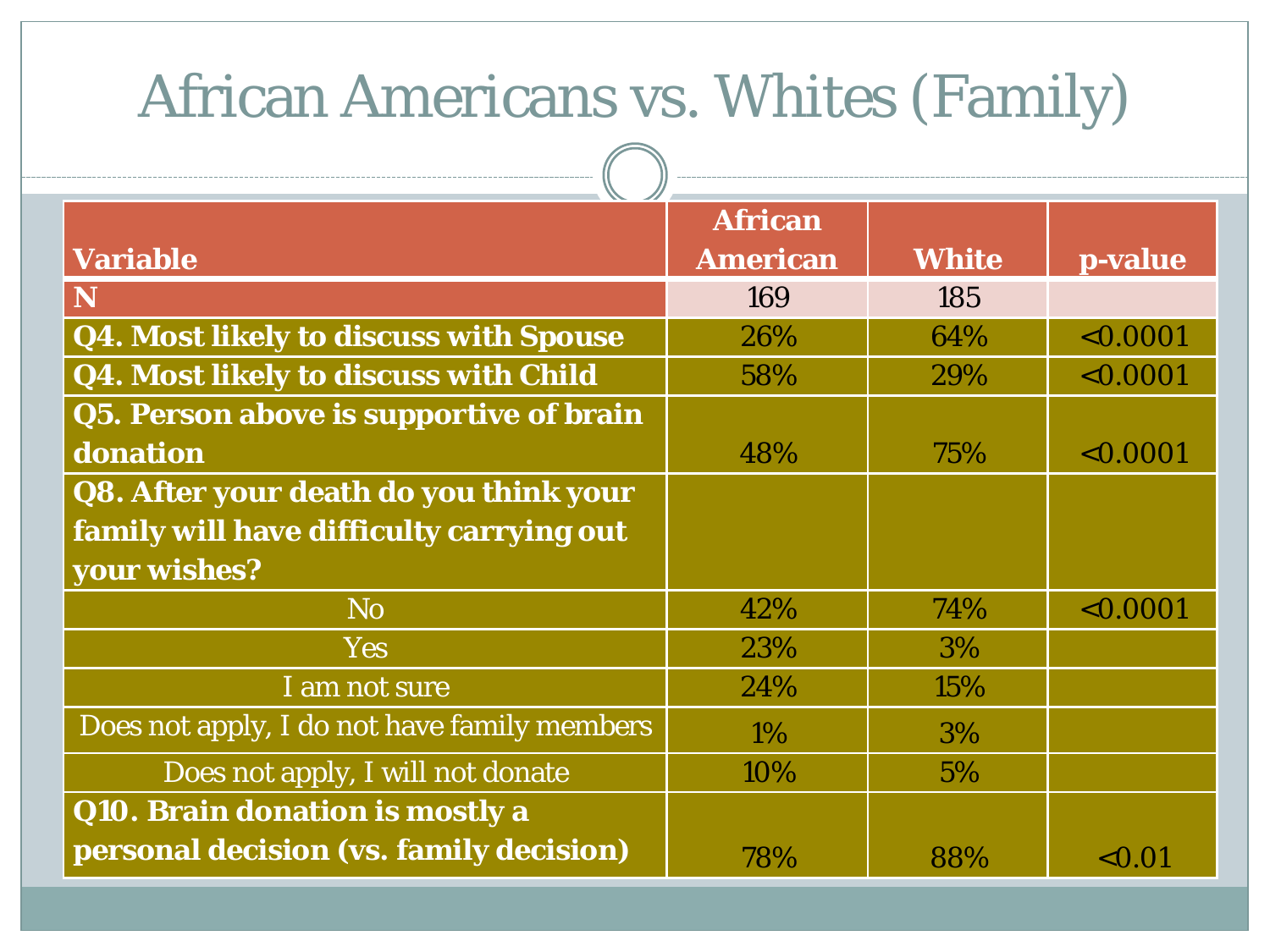# African Americans vs. Whites (Religion)

 $\sqrt{2}$ 

|                                                                                                       | <b>African</b>  |               |                |
|-------------------------------------------------------------------------------------------------------|-----------------|---------------|----------------|
| <b>Variable</b>                                                                                       | <b>American</b> | <b>White</b>  | <b>P-value</b> |
| Q12. Church attendance $\geq$ Weekly                                                                  | 69%             | 32%           | < 0.0001       |
| Q15a. I consider myself to be a<br>religious person. 1=Strongly Agree,<br><b>7= Strongly Disagree</b> | $2.8 \pm 2.1$   | $3.9 \pm 2.2$ | < 0.0001       |
| Q15b. I consider myself to be a<br>spiritual person.                                                  |                 |               |                |
| <b>1=Strongly Agree, 7= Strongly</b><br><b>Disagree</b>                                               | $2.0 \pm 1.7$   | $3.3 \pm 2.2$ | < 0.0001       |
| Q16. Believes body should remain                                                                      |                 |               |                |
| whole at cremation/burial.                                                                            | 24%             | 9%            | < 0.0001       |
| <b>Arrangements for body after death</b>                                                              |                 |               |                |
| <b>Cremation</b>                                                                                      | 18%             | 36%           | < 0.001        |
| <b>Burial</b>                                                                                         | 30%             | 16%           |                |
| I have not made arrangements                                                                          | 52%             | 48%           |                |
| <b>Q20. Concerned that autopsy might</b>                                                              |                 |               |                |
| affect body appearance                                                                                | 17%             | 6%            | < 0.01         |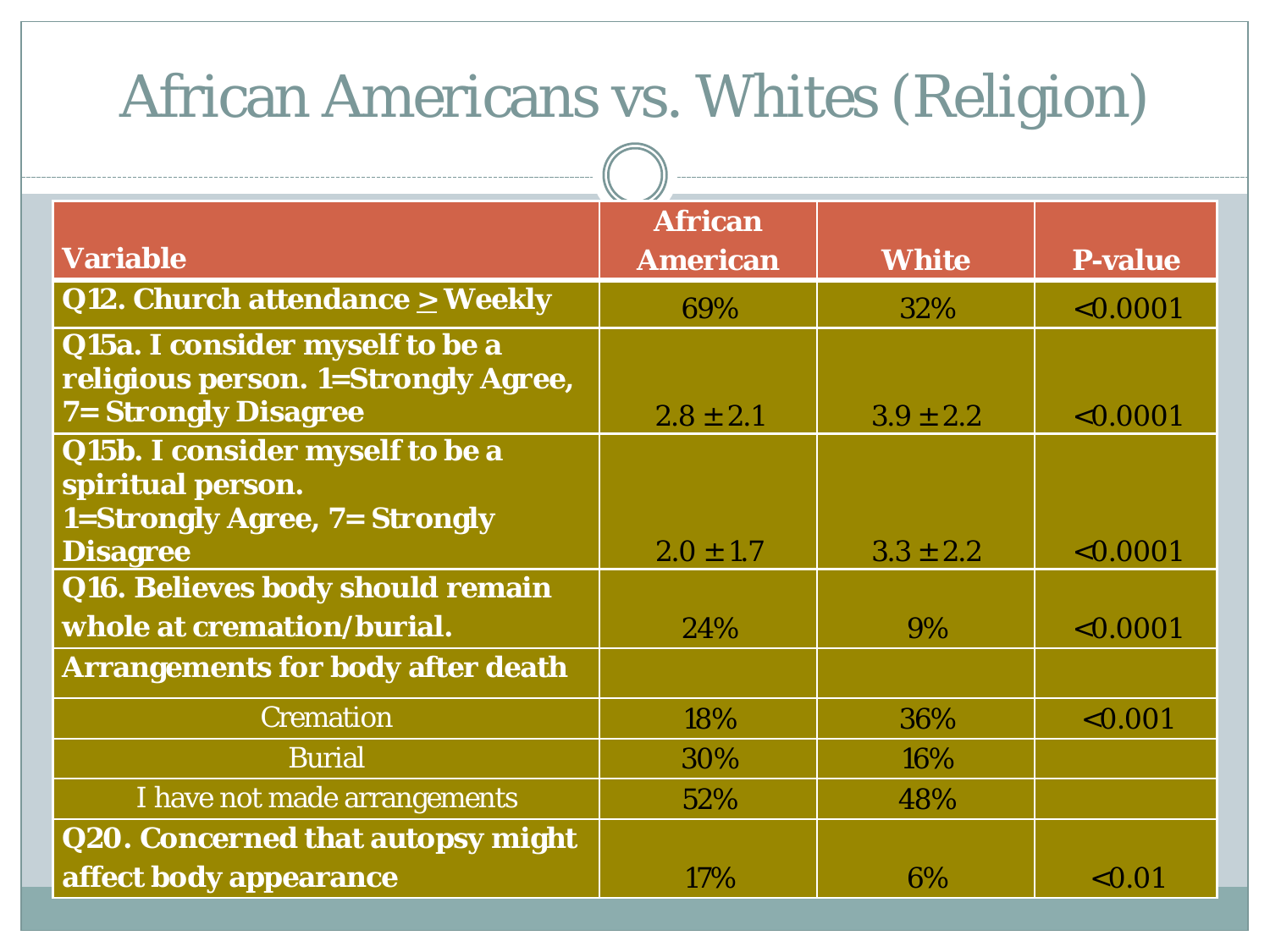#### African Americans vs. Whites (Knowledge and Trust)

|                                             | <b>African</b>  |               |                |
|---------------------------------------------|-----------------|---------------|----------------|
| <b>Variable</b>                             | <b>American</b> | <b>White</b>  | <b>P-value</b> |
| <b>Q21. Concerned that researchers will</b> |                 |               |                |
| not be respectful                           | 28%             | 16%           | 0.011          |
| <b>Q22. Trust medical researchers</b>       | 67%             | 91%           | < 0.0001       |
| <b>Q23. Family members trust medical</b>    |                 |               |                |
| researchers                                 | 37%             | 57%           | < 0.001        |
| Q32. Household finances are enough          | 38%             | 63%           | < 0.0001       |
| Q34. What do you understand about           |                 |               |                |
| brain donation for research? Sum of         |                 |               |                |
| five questions, Higher score is less        |                 |               |                |
| understood.                                 | $7.6 \pm 1.7$   | $6.9 \pm 1.5$ | < 0.001        |
| Q36. More information would be              |                 |               |                |
| helpful.                                    | 44%             | 26%           | < 0.001        |
| Q39. I would prefer a researcher or         |                 |               |                |
| doctor to ask me about donating             |                 |               |                |
| instead of RA.                              | 86%             | 85%           | 0.80           |
| Q40. It does make a difference who          |                 |               |                |
| asks me.                                    | 33%             | 17%           | < 0.01         |